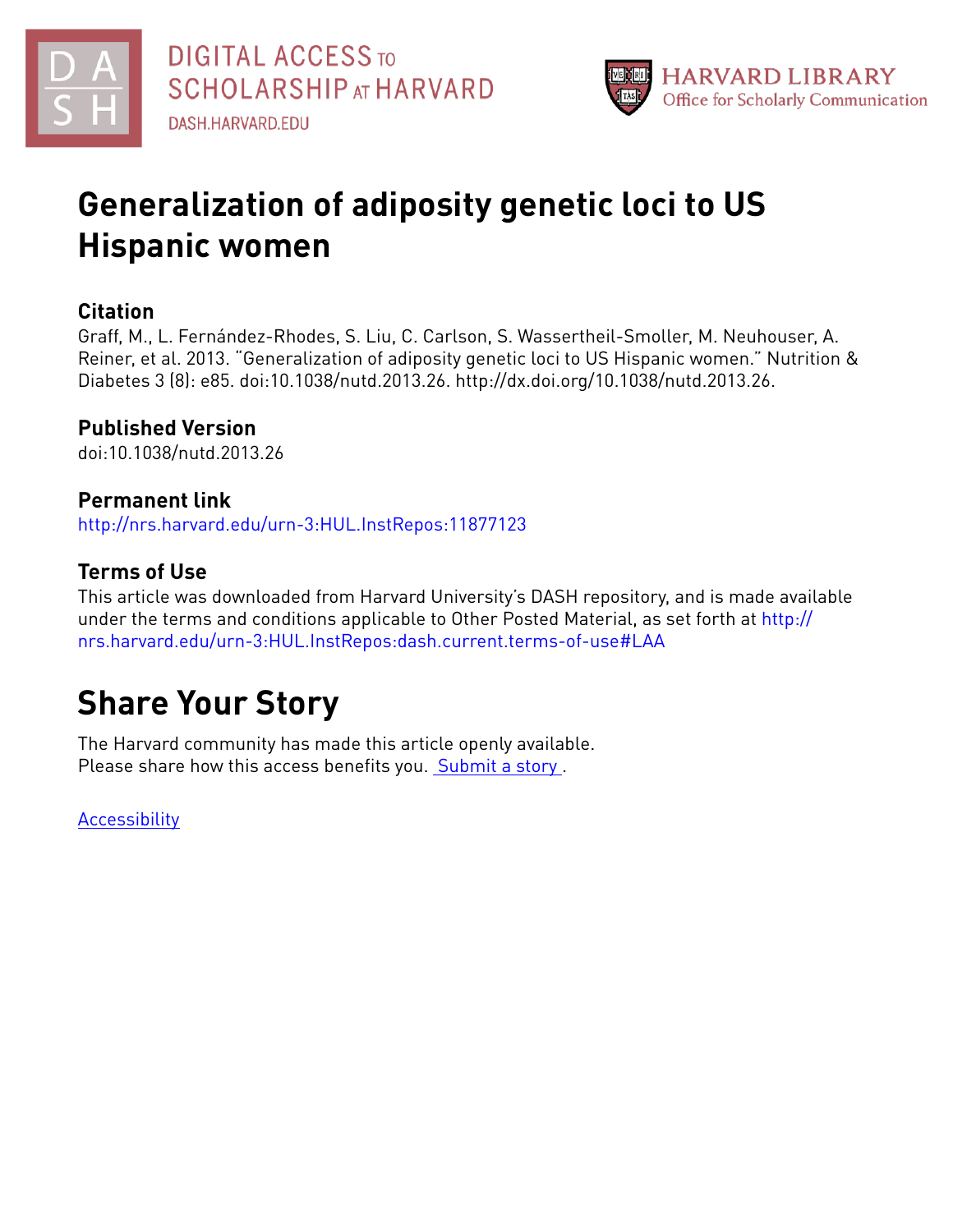[www.nature.com/nutd](http://www.nature.com/nutd)

# ORIGINAL ARTICLE Generalization of adiposity genetic loci to US Hispanic women

M Graff<sup>1,14</sup>, L Fernández-Rhodes<sup>1,14</sup>, S Liu<sup>2</sup>, C Carlson<sup>3</sup>, S Wassertheil-Smoller<sup>4</sup>, M Neuhouser<sup>3</sup>, A Reiner<sup>3</sup>, C Kooperberg<sup>3</sup>, E Rampersaud<sup>5</sup>, JE Manson<sup>6</sup>, LH Kuller<sup>7</sup>, BV Howard<sup>8</sup>, HM Ochs-Balcom<sup>9</sup>, KC Johnson<sup>10</sup>, MZ Vitolins<sup>11</sup>, L Sucheston<sup>12</sup>, K Monda<sup>1</sup> and KE North<sup>1,13</sup>

BACKGROUND: Obesity is a public health concern. Yet the identification of adiposity-related genetic variants among United States (US) Hispanics, which is the largest US minority group, remains largely unknown.

OBJECTIVE: To interrogate an a priori list of 47 (32 overall body mass and 15 central adiposity) index single-nucleotide

polymorphisms (SNPs) previously studied in individuals of European descent among 3494 US Hispanic women in the Women's Health Initiative SNP Health Association Resource (WHI SHARe).

DESIGN: Cross-sectional analysis of measured body mass index (BMI), waist circumference (WC) and waist-to-hip ratio (WHR) were inverse normally transformed after adjusting for age, smoking, center and global ancestry. WC and WHR models were also adjusted for BMI. Genotyping was performed using the Affymetrix 6.0 array. In the absence of an a priori selected SNP, a proxy was selected  $(r^2) \ge 0.8$  in CEU).

RESULTS: Six BMI loci (TMEM18, NUDT3/HMGA1, FAIM2, FTO, MC4R and KCTD15) and two WC/WHR loci (VEGFA and ITPR2-SSPN) were nominally significant ( $P < 0.05$ ) at the index or proxy SNP in the corresponding BMI and WC/WHR models. To account for distinct linkage disequilibrium patterns in Hispanics and further assess generalization of genetic effects at each locus, we interrogated the evidence for association at the 47 surrounding loci within 1 Mb region of the index or proxy SNP. Three additional BMI loci (FANCL, TFAP2B and ETV5) and five WC/WHR loci (DNM3-PIGC, GRB14, ADAMTS9, LY86 and MSRA) displayed Bonferroni-corrected significant associations with BMI and WC/WHR. Conditional analyses of each index SNP (or its proxy) and the most significant SNP within the 1 Mb region supported the possible presence of index-independent signals at each of these eight loci as well as at KCTD15. CONCLUSION: This study provides evidence for the generalization of nine BMI and seven central adiposity loci in Hispanic women. This study expands the current knowledge of common adiposity-related genetic loci to Hispanic women.

Nutrition & Diabetes (2013) 3, e85; doi:[10.1038/nutd.2013.26;](http://dx.doi.org/10.1038/nutd.2013.26) published online 26 August 2013

Keywords: obesity; Hispanic; women; genetics; generalization

### INTRODUCTION

Little is known about the etiologic factors underlying the high prevalence of obesity, particularly among United States (US) minority populations. Concurrent with the obesity epidemic, US demographics have dramatically shifted. As of 2010, US Hispanics represented approximately 16% of the nation to become its largest minority group.<sup>[1](#page-9-0)</sup> Between 2009 and 2010, 41% of US Hispanic women were overweight or obese as compared with 3[2](#page-9-0)% of their non-Hispanic White counterparts, $2$  with the most notable ethnic disparities occurring among Puerto Rican and Dominican women.<sup>[3](#page-9-0)</sup> Thus, there is a rising impetus to investigate the underlying determinants of obesity among these populations.

In the past 5 years, genome-wide association studies (GWAS) have identified nearly 50 common genetic loci associated with body mass index  $(BMI)^{4-6}$  and anthropometric measures of central adiposity (that is, waist circumference (WC) and waist-to-hip ratio  $(WHR)$ <sup>[7,8](#page-9-0)</sup> in European middle-aged adult populations from Europe, Australia, and the US recent GWAS in non-European ancestry populations have identified additional novel loci, including four new BMI-associated loci among East Asians, of which at least two loci do not show association in individuals of European descent<sup>[3,7,9](#page-9-0)</sup> and possibly three novel loci in a GWAS of BMI in individuals of African descent completed recently.<sup>9-13</sup> Targeted genotyping studies of selected variants have been undertaken in Hispanic Americans.<sup>[14](#page-10-0)</sup> However, to date the contribution of genetic variants to adiposity traits in this diverse ethnic group remain largely unknown.

We investigated the associations of adiposity measures with previously identified European descent established genetic loci for BMI, WC and WHR among 3587 self-identified Hispanic women from the Women's Health Initiative (WHI) SNP (single-nucleotide polymorphism) Health Association Resource (SHARe).

#### MATERIALS AND METHODS

#### WHI SHARe participants

WHI consists of multiple components including an observational study and clinical trial cohorts of postmenopausal women in the  $US<sub>i</sub><sup>15</sup>$  $US<sub>i</sub><sup>15</sup>$  $US<sub>i</sub><sup>15</sup>$  detailed

<sup>14</sup>Co-first authorship.



<sup>&</sup>lt;sup>1</sup>Department of Epidemiology, University of North Carolina at Chapel Hill, Chapel Hill, NC, USA; <sup>2</sup>Department of Epidemiology, University of California, Los Angeles, CA, USA; <sup>3</sup>Public Health Sciences Division, Fred Hutchinson Cancer Research Center, Seattle, WA, USA; <sup>4</sup>Department of Epidemiology and Population Health, Albert Einstein College of Medicine, Bronx, NY, USA; <sup>5</sup>Department of Human Genetics, University of Miami, Miami, FL, USA; <sup>6</sup>Department of Medicine, Brigham and Women's Hospital, Harvard Medical School, Boston, MA, USA; <sup>7</sup>Department of Epidemiology, University of Pittsburgh, Pittsburgh, PA, USA; <sup>8</sup>Medstar Health Research Institute, Hyattsville, MD, USA; <sup>9</sup>Department of Social and Preventive Medicine, University at Buffalo, Buffalo, NY, USA; <sup>10</sup>Department of Preventive Medicine, University of Tennessee, Memphis, TN, USA; <sup>11</sup>Department of Epidemiology and Prevention, Wake Forest School of Medicine, Winston-Salem, NC, USA; <sup>12</sup>Department of Cancer Prevention and Control, Roswell Park Cancer Institute, Buffalo, NY, USA and <sup>13</sup>Carolina Center for Genome Sciences, University of North Carolina at Chapel Hill, Chapel Hill, NC, USA. Correspondence: Dr M Graff, Department of Epidemiology, University of North Carolina at Chapel Hill, 137 East Franklin Street, Bank of America, Suite 306, Campus Box 8050, Chapel Hill, NC 27514, USA. E-mail: [migraff@email.unc.edu](mailto:migraff@email.unc.edu)

Received 11 February 2013; revised 28 June 2013; accepted 22 July 2013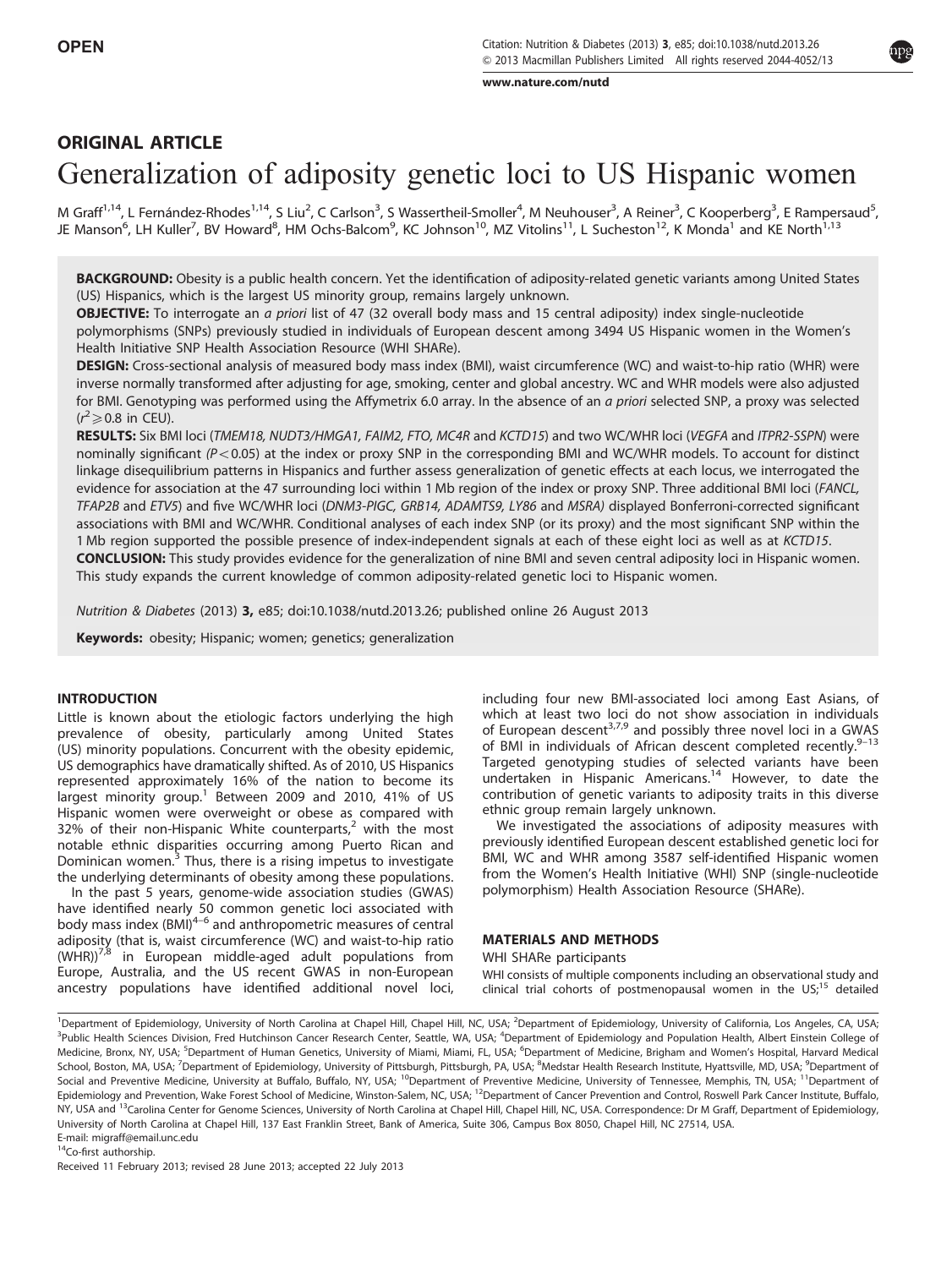recruitment and exclusion criteria have been described previously.<sup>16</sup> Medical histories were updated annually or semi-annually by questionnaire or by phone. All participating institutions obtained Institutional Review Board approval. WHI SHARe included a total sample of 3642 self-identified Hispanic subjects from WHI, who had consented to genetic research.

#### Phenotypes

All phenotypic information (for example, covariate and outcome variables) was obtained during the WHI baseline questionnaires and clinic examination. Weight was measured after removing shoes, heavy clothing and pocket contents using a calibrated digital scale and recorded to the nearest one-tenth of a kilogram. Height was taken using a wall-mounted stadiometer and recorded to nearest one-tenth of a centimeter. BMI was calculated from measured height and weight (kg  $m^{-2}$ ) and was missing for 26 of the participants in our sample. WC was measured at the level of natural waist (narrowest part of torso,  $n = 14$  missing) and hips at top of the iliac crest with extra layers of clothes removed ( $n = 13$  missing) and recorded to nearest half-centimeter. WHR was then calculated as the ratio of waist to hip circumference ( $n = 16$  missing).

#### Genotypes

As described previously, $17$  DNA was extracted by the Specimen Processing Laboratory at the Fred Hutchinson Cancer Research Center (FHCRC) using white blood cells that were collected at the time of enrollment of the subjects in WHI. Specimens were stored at a central biorepository at  $-80\degree$ C until analysis. Genotyping was done at Affymetrix, Inc. on the Affymetrix 6.0 array (Santa Clara, CA, USA), using 2 µg DNA at a concentration of  $100$  ng  $\mu$ l<sup>-1</sup>.

#### Quality control

Of the 3642 women in WHI SHARe who self-identified as Hispanic and consented for genetic testing, approximately 1% of their genetic samples could not be genotyped ( $n = 36$ ). We excluded samples that had call rates below 95%, which were duplicates of subjects other than their monozygotic twins, or that appeared to include a Y chromosome (that is, representing possible sample contamination, genotyping errors or an inconsistent genotypic sex;  $n = 19$ ). Furthermore, SNPs that were located on the Y chromosome or were Affymetrix QC probes (that is, not intended for analysis) were excluded ( $n = 3280$ ). SNPs with a call rate below 95% or concordance rate below 98% were flagged and excluded leaving 871 309 SNPs. These quality control measures left us with 3587 Hispanics and an average call rate of 99.8% across the 871 309 unflagged SNPs. We also excluded one person from identified relative pairs, prioritizing for complete genotype data ( $n = 93$ ), leading to a final analytic sample of 3494 self-identified Hispanic women.

Two hundred thirty-eight (2%) additional samples were genotyped as blind duplicates. We analyzed 188 pairs of blind duplicate samples. The overall concordance rate was 99.8% (range 95–100% over all samples, 98–100% across 871 309 SNPs that were included after genotype cleaning).

#### **Admixture**

Eigenvectors were computed in Eigenstrat<sup>18,19</sup> to account for global ancestry based on 178 101 markers, excluding mitochondria and sex chromosome markers, that were in common between WHI Hispanics<br>samples and HapMap<sup>[20,21](#page-10-0)</sup> and HGDP<sup>22</sup> reference panels. In particular, we excluded SNPs that were A/T or C/G, on the sex chromosomes, or in the mitochondria. Individuals included from HGDP panels were 225 East Asians and 63 Native Americans, specifically 8 Surui, 22 Mayans, 13 Karitiana, 14 Pima and 6 Colombian. We also estimated proportions of European, Native American and African ancestry (Supplementary Figure 1) in the unrelated WHI SHARe sample  $(n = 3494)$  using Admixture 1.22 ([http://www.](http://www.genetics.ucla.edu/software/admixture) [genetics.ucla.edu/software/admixture](http://www.genetics.ucla.edu/software/admixture)).

#### Adiposity SNP selection

One SNP from each established adiposity locus (described as of 1 July 2012 with BMI WC or WHR in GWAS of European descent individuals) was selected. A total of 47 loci were selected; 32 loci previously associated with BMI and 15 loci previously associated with WC or WHR [\(Tables 2a and 3a\)](#page-4-0). All selected SNPs from the original publications were those that had the lowest P-value and that met genome-wide significance within a predefined locus (typically defined as 1 Mb and  $r^2$  < 0.1).

#### Generalization

We assessed generalization of previously established GWAS loci using a tiered approach. All SNPs analyzed here were originally reported in populations of European descent, so we define 'generalization' of a genetic effect when a SNP displays a direction of effect consistent with the original report and/or in terms of statistical significance as defined below.

First we interrogated the exact SNP from the published literature, which we defined as an 'index SNP'. All selected index SNPs met genome-wide significance level in prior publications. To assess the consistency of effects in our study, we accessed genome-wide publically available data from the Genetic Investigation of ANthropometric Traits (GIANT) Consortium on the risk allele and its frequency in their large sample of individuals of European descent. Loci previously described with overall or central adiposity were queried in the BMI and WHR adjusted for BMI GWAS results files, respectively. If this information was missing, then we supplemented it with the relevant publication to determine directional consistency. If the previously reported adiposity SNP was not genotyped as part of WHI SHARe, the WHI SHARe SNP in highest linkage disequilibrium (LD) with the previous reported SNP ( $r^2 \ge 0.8$  in Hap Map CEU phase II) was selected as a proxy of the index signal. Generalization of the index or proxy SNPs was declared when directional consistency and nominal statistical significance  $(P<0.05)$  were observed.

Owing to the extensive admixture in populations of self-identified Hispanic ancestry,[23,24](#page-10-0) we also hypothesized that even if a SNP originally identified in European or East Asian ancestry populations is not associated with BMI in those within our cohort of women who report Hispanic ancestry, the locus may still show association with a different variant in the same chromosomal region. Therefore, we searched for common variants within the established loci that better captured the association of the index SNP reported in the European and Asian populations. We identified SNPs as potentially better markers of the index signal, 'index-dependent signals', if they were (1) within 1 Mb of the index SNP, (2) were dependent on the index SNP in the referent population ( $r^2 \ge 0.2$ ) and (3) were associated with the anthropometric traits in our data at a significance level that was at least one order of magnitude greater than the index SNP or its proxy. In contrast, we also interrogated the evidence for possible 'indexindependent signals' by visual inspection of all P-values of SNP– anthropometric trait associations for 'SNPs of interest' with  $r^2$  < 0.2 and within the 1 Mb region of the index SNP. Index-independent signals were deemed statistically significant if they displayed nominal significance after correcting for the total number of regions interrogated for each phenotype of interest (BMI:  $P = 0.05/32$  and WC/WHR:  $P = 0.05/15$ ). Conditional analyses were also conducted to confirm signal dependence. If adjustment for the index SNP decreased the P-value for the candidate indexindependent signal, the SNP–phenotype association was considered suggestive evidence for an index-independent signal, without overwhelming proof that the signal was indeed independent. Certainly these signals need to be further interrogated with much larger sample sizes and/ or fine mapping and within the different sub-populations of US Hispanic ancestry. In contrast, if the conditional P-value did not change or increased less than one order of magnitude in comparison with the unconditional P-value, then we declared this a possible index-independent signal. All conditional analyses were modeled in Stata 12 (StataCorp LP, College Station, TX, USA).

#### Statistical models

After adjusting for age, smoking status and clinical center, BMI residuals were inverse normally transformed. WC and WHR were adjusted for age, smoking status, clinical center as well as BMI, and then the residuals were inverse normally transformed. Inverse normal transformations entail creating a modified rank variable and then computing a new transformed value for the phenotype per subject such that the distribution of the phenotype is normalized with a mean of 0 and an s.d. of 1. For each of the three inverse normalized phenotypes (that is, BMI, WC adjusted for BMI and WHR adjusted for BMI) single marker linear associations further adjusted for the top 10 principal components assuming an additive model,<br>were run using PLINK software v1.07.<sup>25</sup> Estimated *P*-values below 5  $\times$  10<sup>-8</sup> were considered to be genome-wide significant.

#### LD assessment

We considered signals independent if their LD was  $r^2$  < 0.2 in a sample of 9345 individuals of European descent (primarily non-Hispanic Whites) from the Atherosclerosis Risk in Communities Study (ARIC). If information was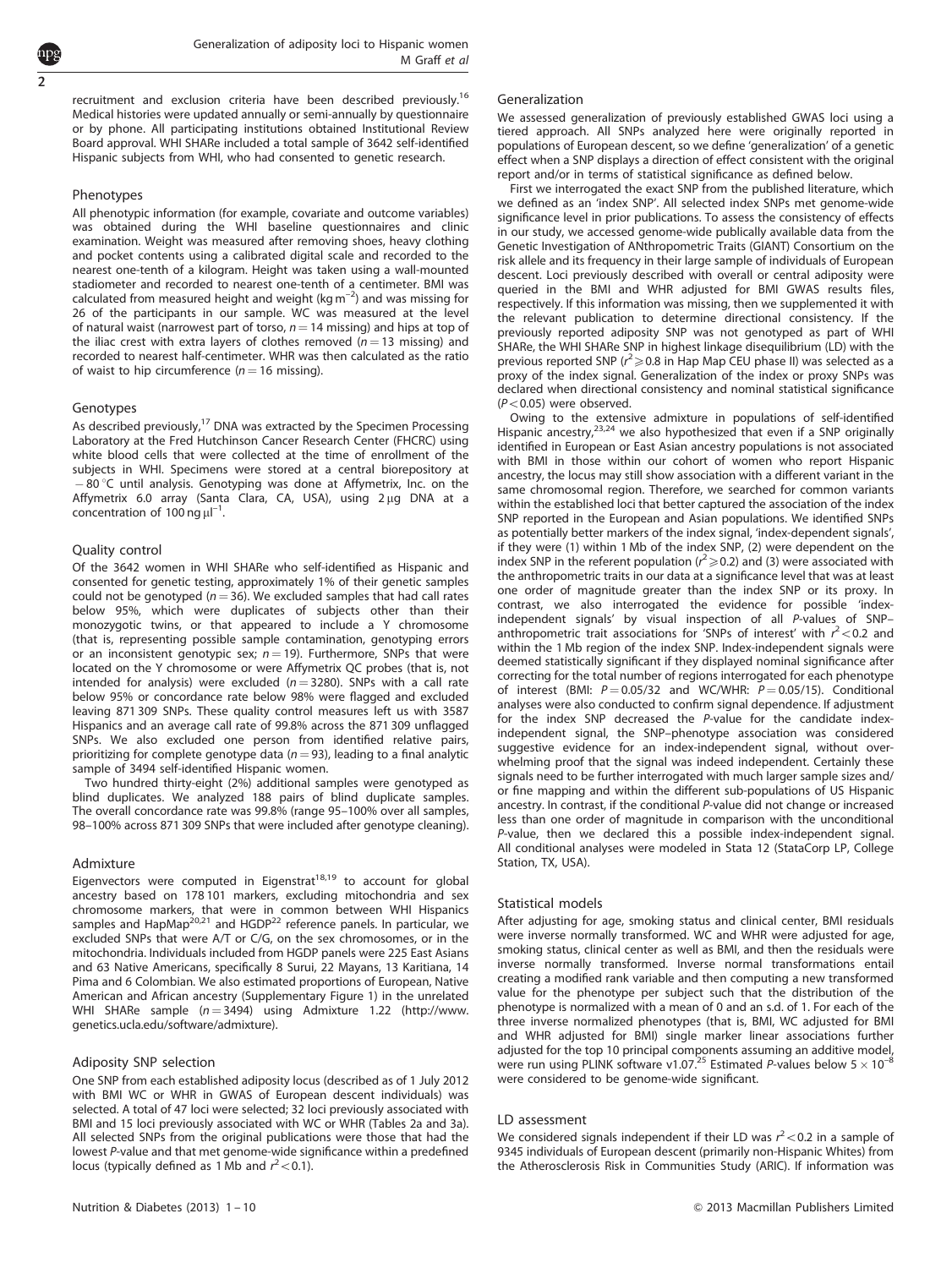not available from ARIC then HapMap CEU data (phase II or III) were used to represent the LD structure of individuals of European descent and are specifically noted in [Tables 2b and 3b.](#page-5-0) In addition, estimates of LD were calculated in WHI SHARe Hispanics. LD estimates for both ARIC and WHI SHARe were calculated using the PLINK software v1.07.<sup>25</sup>

| Table 1.<br>Characteristics of self-identified Hispanics in the WHI SHARe                  |                             |                |                                 |                |
|--------------------------------------------------------------------------------------------|-----------------------------|----------------|---------------------------------|----------------|
|                                                                                            | Full sample<br>$(N = 3587)$ |                | Analytic sample<br>$(N = 3494)$ |                |
|                                                                                            | Number/<br>range            | %              | Number/<br>range                | %              |
| Gender                                                                                     |                             |                |                                 |                |
| Women<br>Men                                                                               | 3587                        | 100.0%         | 3494                            | 100.0%         |
| Age at assessment                                                                          |                             |                |                                 |                |
| 50-59 years                                                                                | 1803<br>1415                | 50.3%<br>39.4% | 1751<br>1387                    | 50.1%<br>39.7% |
| 60-69 years<br>70-79 years                                                                 | 369                         | 10.3%          | 356                             | 10.2%          |
| Missing                                                                                    |                             |                |                                 |                |
| Hispanic ethnic subgroup <sup>a</sup>                                                      |                             |                |                                 |                |
| Mexican, Chicano,                                                                          | 1541                        | 43.0%          | 1485                            | 42.5%          |
| Mexican-American                                                                           |                             |                |                                 |                |
| Puerto Rican<br>Cuban                                                                      | 369<br>255                  | 10.3%<br>7.1%  | 361<br>252                      | 10.3%<br>7.2%  |
| Other                                                                                      | 814                         | 22.7%          | 806                             | 23.1%          |
| No subgroup indicated                                                                      | 162                         | 4.5%           | 159                             | 4.6%           |
| Missing                                                                                    | 446                         | 12.4%          | 431                             | 12.3%          |
| Study participation                                                                        |                             |                |                                 |                |
| Observational study only                                                                   | 1729                        | 48.2%          | 1681                            | 48.1%          |
| Clinical trial                                                                             | 1858                        | 51.8%          | 1813                            | 51.9%          |
| Hormone replacement trial                                                                  | 980                         | 27.3%          | 953                             | 27.3%          |
| Control arm<br>Dietary modification trial                                                  | 472<br>1202                 | 13.2%<br>33.5% | 463<br>1175                     | 13.3%<br>33.6% |
| Control arm                                                                                | 730                         | 20.4%          | 715                             | 20.5%          |
| Calcium/vitamin D trial                                                                    | 1057                        | 29.5%          | 1025                            | 29.3%          |
| Control arm<br>Missing                                                                     | 495                         | 13.8%          | 479                             | 13.7%          |
| US region                                                                                  |                             |                |                                 |                |
| Northeast                                                                                  | 448                         | 12.5%          | 441                             | 12.6%          |
| South                                                                                      | 1459                        | 40.7%          | 1422                            | 40.7%          |
| Midwest<br>West                                                                            | 136<br>1544                 | 3.8%<br>43.0%  | 133<br>1498                     | 3.8%<br>42.9%  |
| Missing                                                                                    |                             |                |                                 |                |
| Marital status                                                                             |                             |                |                                 |                |
| Never married                                                                              | 153                         | 4.3%           | 149                             | 4.3%           |
| Divorced or separated                                                                      | 750                         | 20.9%          | 735                             | 21.0%          |
| Widowed                                                                                    | 478                         | 13.3%          | 463                             | 13.3%          |
| Presently married                                                                          | 2076                        | 57.9%<br>2.4%  | 2020                            | 57.8%<br>2.3%  |
| Marriage-like relationship<br>Missing                                                      | 85<br>45                    |                | 82<br>45                        |                |
| Education                                                                                  |                             |                |                                 |                |
| No formal to incomplete high<br>school                                                     | 816                         | 22.7%          | 802                             | 23.0%          |
| High school diploma or<br>equivalent                                                       | 1914                        | 53.4%          | 1857                            | 53.1%          |
| College or higher degree<br>Missing                                                        | 802<br>55                   | 22.4%          | 781<br>54                       | 22.4%          |
| Body mass index <sup>b</sup>                                                               |                             |                |                                 |                |
| Mean (s.d.)                                                                                | 28.88                       |                | 28.87                           |                |
|                                                                                            | (5.59)                      |                | (5.59)                          |                |
| Underweight $\left($ < 18.5 kg m <sup>-2</sup> )<br>Normal $(18.5-24.9 \text{ kg m}^{-2})$ | 7<br>889                    | 0.2%<br>24.8%  | 7<br>871                        | 0.2%<br>24.9%  |
| Overweight $(25-29.9 \text{ kg m}^{-2})$                                                   | 1387                        | 38.7%          | 1344                            | 38.5%          |
| Obesity $(30-34.9 \text{ kg m}^{-2})$                                                      | 828                         | 23.1%          | 806                             | 23.1%          |
| Obesity II (35–39.9 kg m <sup>-2</sup> )                                                   | 300                         | 8.4%           | 294                             | 8.4%           |
| Extreme obesity ( $\geqslant$ 40 kg m <sup>-2</sup> )<br>Missing                           | 150<br>26                   | 4.2%           | 146<br>26                       | 4.2%           |
| Waist circumference (cm)                                                                   |                             |                |                                 |                |
| Mean (s.d.)                                                                                | 86.60                       |                | 86.58                           |                |
|                                                                                            | (12.30)                     |                | (12.31)                         |                |
| 1st quartile                                                                               | 62-78                       |                | 62-78                           |                |
| 2nd quartile                                                                               | 79-85                       |                | 79-85                           |                |
| 3rd quartile<br>4th quartile                                                               | 86-94<br>$95 - 125$         |                | 86-94<br>$95 - 125$             |                |
| Missing                                                                                    | 14                          |                | 14                              |                |

#### Power

We calculated estimates of power to detect associations of similar magnitude among Hispanics as those previously described in European populations across a range of common minor allele frequencies. These calculations assumed an additive genetic model, an independent sample of 3494 women, the same Bonferroni corrections and phenotype distribution as observed in our sample of US Hispanic women. Based on effect sizes published in European populations, power to detect associations was less among measures of overall (BMI) than for central adiposity (WC and WHR; Supplementary Figure 2). For example, at the minor allele frequency and previously reported effect size of FTO (32% and beta =  $0.39 \text{ kg m}^{-2}$  change per T allele)<sup>4</sup> we would at best have 40% statistical power to detect this effect in our study. Similarly, power to detect associations of all other BMI loci was below 80%. Moderately common WC variants ( $>$  20%) would be expected to have  $>$  80% power at mid-sized effects, which was approximately 1 cm change in WC per effect allele; whereas, most common WHR variants  $(>5%)$  frequent would be expected to have  $>80\%$  power at far smaller effect sizes (approximately 0.011 WHR units). Power calculations were calculated using QUANTO v1.2.4 [\(http://hydra.usc.edu/gxe/](http://hydra.usc.edu/gxe/)).

### RESULTS

The final analytic sample of self-identified Hispanic women included in this sample was 3494. As shown in Table 1, the largest percentage of the women in this sample were between 50 and 59 years of age with a high school diploma or equivalent, were married, of Mexican ancestry, overweight in the absence of abdominal obesity as defined by the World Health Organization<sup>26-28</sup> and were participants in a clinical trial from one of the Western or Southern WHI study centers.

#### Adiposity SNP generalization

Although no SNPs reached genome-wide significance in this study, we were able to investigate the associations at 47 established obesity loci previously identified in European populations with BMI, WC and WHR in our sample of Hispanic women [\(Tables 2b](#page-5-0) and [3b\)](#page-7-0). As summarized in [Figure 1](#page-8-0), among 16 loci with

| Table 1. (Continued)                           |                             |       |                                 |       |
|------------------------------------------------|-----------------------------|-------|---------------------------------|-------|
|                                                | Full sample<br>$(N = 3587)$ |       | Analytic sample<br>$(N = 3494)$ |       |
|                                                | Number/<br>range            | %     | Number/<br>range                | %     |
| Hip circumference (cm)                         |                             |       |                                 |       |
| Mean (s.d.)                                    | 105.84                      |       | 105.83                          |       |
|                                                | (11.14)                     |       | (11.13)                         |       |
| 1st quartile                                   | $85 - 98$                   |       | $85 - 98$                       |       |
| 2nd quartile                                   | $99 - 104$                  |       | 99-104                          |       |
| 3rd quartile                                   | $105 - 112$                 |       | $105 - 112$                     |       |
| 4th quartile                                   | 113-144                     |       | 113-144                         |       |
| Missing                                        | 13                          |       | 13                              |       |
| $WHR^a$                                        |                             |       |                                 |       |
| Mean (s.d.)                                    | 0.82                        |       | 0.82                            |       |
|                                                | (0.07)                      |       | (0.07)                          |       |
| No abdominal obesity<br>(WHR $\leqslant$ 0.85) | 2476                        | 69.0% | 2413                            | 69.1% |
| Abdominal obesity<br>(WHR $\geqslant$ 0.85)    | 1095                        | 30.5% | 1065                            | 30.5% |
| Missing                                        | 16                          |       | 16                              |       |

Abbreviations: WHO, World Health Organization; WHR, waist-to-hip ratio; WHI SHARe, Women's Health Initiative SNP Health Association Resource. <sup>a</sup>The other category may include. <sup>b</sup>Overweight and obesity as defined by the WHO expert consultation. Appropriate body mass index for Asian populations and its implications for policy and intervention strategies. The Lancet, 2004; 157–163. Waist Circumference and Waist-Hip Ratio, Report of a WHO Expert Consultation". World Health Organization. 8–11 December 2008. Retrieved 21 March 2012.

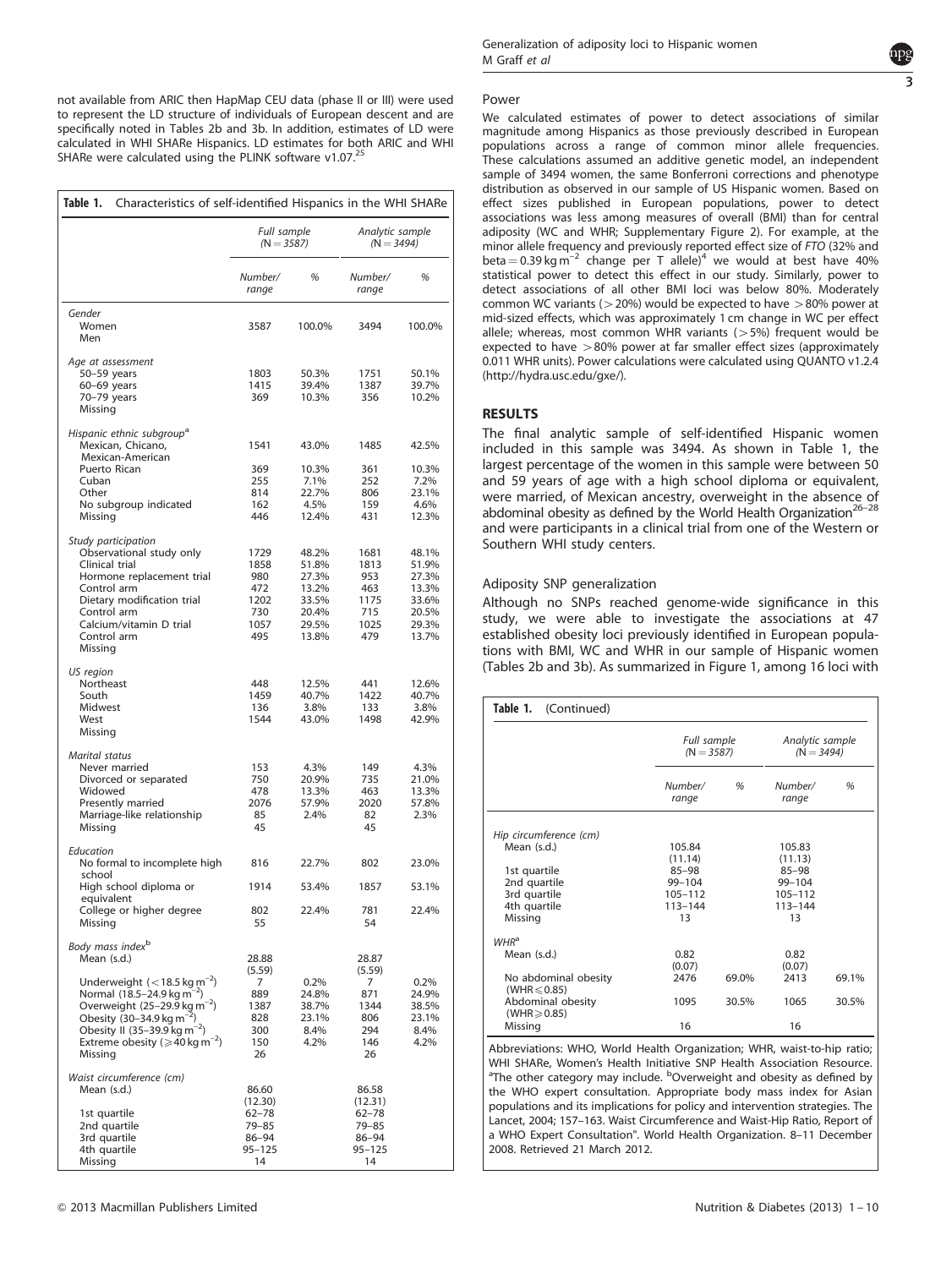| Index or<br>proxy SNP   | In/near gene                   | Chr            | <b>BP</b> position | Phenotype              | <b>GWAS</b><br>P-value |                          | <b>Risk</b><br>allele | Risk allele frequency<br>HapMap CEU | <b>GIANT</b><br>P-value |
|-------------------------|--------------------------------|----------------|--------------------|------------------------|------------------------|--------------------------|-----------------------|-------------------------------------|-------------------------|
| rs2815752               | NEGR1                          | 1              | 72524461           | <b>BMI</b>             | $1.61E - 22$           | $\lceil^6 \rceil$        | A                     | 0.62                                | $1.17E - 14$            |
| rs1514175               | TNNI3K                         | 1              | 74764232           | <b>BMI</b>             | 8.16E-14               | $[^6]$                   | Α                     | 0.57                                | 1.41E-09                |
| rs1555543               | PTBP2                          |                | 96717385           | <b>BMI</b>             | 3.68E-10               | $[^6]$                   | C                     | 0.58                                | 7.81E-07                |
| rs543874                | SEC16B                         |                | 176156103          | <b>BMI</b>             | 3.56E-23               | $\lceil^6 \rceil$        | G                     | 0.19                                | $1.66E-13$              |
| rs6548238               | TMEM18                         | 2              | 624905             | <b>BMI</b>             | 3.20E-26               | $[^2]$                   | C                     | 0.88                                | $1.02E - 20$            |
| rs713586                | RBJ/ADCY3/POMC                 | 2              | 25011512           | <b>BMI</b>             | $6.17E - 22$           | $\lceil^6 \rceil$        | C                     | 0.52                                | $2.51E - 07$            |
| rs759250 <sup>a</sup>   | <b>FANCL</b>                   | $\overline{2}$ | 59182657           | <b>BMI</b>             | 1.79E-12               | $\lceil^{6} \rceil$      | A                     | 0.32                                | 5.34E-06                |
| rs2121279 <sup>b</sup>  | LRP1B                          | 2              | 142759755          | <b>BMI</b>             | 1.35E-10               | $\mathsf{I}^6$           | T                     | 0.12                                | 1.37E-06                |
| rs13098327 <sup>c</sup> | CADM <sub>2</sub>              | 3              | 85902871           | <b>BMI</b>             | $3.94E - 11$           | [6]                      | Α                     | 0.18                                | 1.14E-07                |
| rs1516728 <sup>d</sup>  | ETV5/SFRS10/DGKG               | 3              | 187312585          | BMI and weight         | $7.20E - 11$           | $\lceil$ <sup>1</sup>    | Α                     | 0.78                                | $9.50E - 11$            |
| rs12641981 <sup>e</sup> | Gene desert; GNPDA2            | 4              | 44874640           | <b>BMI</b>             | 3.78E-31               | $\lceil^6 \rceil$        | T                     | 0.43                                | 7.34E-17                |
| rs3797580 <sup>f</sup>  | FLJ35779/HMGCR                 | 5              | 75038812           | <b>BMI</b>             | $2.17E - 13$           | $\mathsf{I}^6$           | A                     | 0.64                                | 1.92E-07                |
| rs6864049 <sup>g</sup>  | <b>ZNF608</b>                  | 5              | 124358421          | <b>BMI</b>             | 1.97E-09               | $\mathsf{I}^6$           | G                     | 0.43                                | 3.73E-06                |
| rs987237h               | PRL                            | 6              | 50911009           | <b>BMI</b> and obesity | 1.40E-05               | $\lceil^5\rceil$         | G                     | 0.09                                | 5.97E-16                |
| rs9366426               | TFAP2B                         | 6              | 22172618           | <b>BMI</b>             | 2.90E-20               | ٢°۱                      | C                     | 0.60                                | $6.00E - 01$            |
| rs3798560               | NUDT3/HMGA1                    | 6              | 34451544           | <b>BMI</b>             | 3.02E-08               | ٢°۱                      | C                     | 0.17                                | 5.25E-06                |
| rs10508503              | PTER                           | 10             | 16339957           | <b>BMI</b> and obesity | 2.10E-07               | $\lceil^5\rceil$         | C                     | 0.93                                | $6.40E - 01$            |
| rs10840083              | RPL27A/TUB                     | 11             | 8565212            | <b>BMI</b>             | 2.80E-09               | [ <sup>6</sup> ]         | A                     | 0.6                                 | 1.92E-07                |
| rs10501087              | <b>BDNF/LGR4/LIN7C</b>         | 11             | 27626684           | <b>BMI</b> and weight  | 8.70E-11               | $\mathsf{L}^1$           | T                     | 0.8                                 | $1.41E - 12$            |
| rs3817334               | MTCH <sub>2</sub>              | 11             | 47607569           | <b>BMI</b>             | 1.59E-12               | [ <sup>6</sup> ]         | T                     | 0.45                                | 4.79E-11                |
| rs7138803               | FAIM2 (and BCDIN3D)            | 12             | 48533735           | <b>BMI</b> and weight  | $1.82E - 17$           | $\lceil^{6} \rceil$      | A                     | 0.44                                | 3.96E-11                |
| rs7988412 <sup>k</sup>  | MTIF3                          | 13             | 26898282           | <b>BMI</b>             | 9.48E-10               | $\lceil^6 \rceil$        | T                     | 0.23                                | 2.57E-06                |
| rs10151686              | PRKD1                          | 14             | 29536217           | <b>BMI</b>             | 5.76E-11               | $\lceil^6 \rceil$        | Α                     | 0.03                                | $6.62E - 08$            |
| rs17109221m             | NRXN3                          | 14             | 78979872           | <b>BMI</b>             | $2.75E - 11$           | r <sup>6</sup> 1         | T                     | 0.27                                | 2.31E-07                |
| rs8054079 <sup>n</sup>  | GPRC5B/IOCK                    | 16             | 19882908           | <b>BMI</b>             | $2.91E - 21$           | $\lceil^{6} \rceil^{++}$ | C                     | 0.13                                | $2.91E - 21$            |
| rs8049439               | SH <sub>2</sub> B <sub>1</sub> | 16             | 28745016           | <b>BMI</b> and weight  | 1.40E-09               | $\mathsf{L}^1$           | C                     | 0.37                                | 1.48E-09                |
| rs9939609               | <b>FTO</b>                     | 16             | 52378028           | <b>BMI</b>             | 4.90E-74               | $[^2]$                   | Α                     | 0.45                                | 9.94E-60                |
| rs9921354°              | <b>MAF</b>                     | 16             | 78240951           | <b>BMI</b> and obesity | 3.80E-13               | $[^5]$                   | T                     | 0.51                                | 2.57E-01                |
| rs1652376 <sup>p</sup>  | NPC1                           | 18             | 19363464           | <b>BMI</b> and obesity | 2.90E-07               | $\lceil^5\rceil$         | G                     | 0.51                                | 9.14E-04                |
| rs571312                | MC4R                           | 18             | 55990749           | <b>BMI</b>             | 6.43E-42               | [6]                      | Α                     | 0.28                                | $2.14E - 22$            |
| rs11084753              | KCTD15                         | 19             | 39013977           | BMI                    | 4.50E-12               | $\lceil^2\rceil$         | G                     | 0.63                                | 3.62E-09                |
| rs8101149 <sup>q</sup>  | TMEM160/ZC3H4                  | 19             | 52292281           | <b>BMI</b>             | $1.64E - 12$           | $\lceil^6 \rceil$        | A                     | 0.68                                | 2.48E-06                |

<span id="page-4-0"></span>Table 2a. Significance level of loci associated with BMI and/or weight from published GWAS studies in European descent men and women and the GIANT consortium

Abbreviations: BMI, body mass index; BP, base pair; Chr, chromosome; GIANT, Genetic Investigation of ANthropometric Traits Consortium; GWAS, genome-wide association study; SNP, single-nucleotide polymorphism. <sup>††</sup>As data were missing for rs8054079 in the publically available sources, information on rs12444979 was extracted from Speliotes et al. In this case, because of the tight linkage disequilibrium between the two variants we inferred that the lowester frequent allele at rs80504079 would increase BMI. <sup>a</sup>Proxy SNP for rs887912,  $r^2=1;$   $^{\rm bP}$ Proxy SNP for rs2890652,  $r^2=$  0.8; <code>SProxy SNP</code> for rs13078807,  $r^2=1;$  <code>dProxy SNP</code> for rs7647305,  $r^2 = 0.8$ ; <sup>e</sup>Proxy SNP for rs1093897,  $r^2 = 1$ ; <sup>f</sup>Proxy SNP for rs2112347,  $r^2 = 0.9$ ; <sup>9</sup>Proxy SNP for rs4836133,  $r^2 = 1$ ; <sup>h</sup>Proxy SNP for rs4712652,  $r^2 = 0.9$ ; <sup>1</sup>Proxy SNP for rs4712652,  $r^2 = 0.9$ ; <sup>1</sup> Proxy SNP for rs206936,  $r^2 = 1$ ; <sup>j</sup>Proxy SNP for rs4929949,  $r^2 = 0.9$ ;  $k^2$ Proxy SNP for rs4771122,  $r^2 = 0.9$ ;  $k^2$ Proxy SNP for rs11847697,  $r^2 = 0.8$ ;  $\frac{m}{2}$ Proxy SNP for rs10150332,  $r^2 =$  1; <code>"Proxy SNP</code> for rs12444979,  $r^2 =$  0.9; <code>°Proxy SNP</code> for rs1424233,  $r^2 =$  1; <code>PProxy SNP</code> for rs1805081,  $r^2 =$  0.9; <code>"Proxy SNP</code> for rs3810291,  $r^2 =$  0.9. Published results from studies of individuals of European decent: [<sup>1</sup>] Thorleifsson et al.; [<sup>2</sup>] Willer et al.; [<sup>3</sup>] Lindgren et al.; [<sup>4</sup>] Heard-Costa et al.; [<sup>5</sup>] Meyre et al.,  $[6]$  Speliotes et al.;  $[7]$  Heid et al.

evidence of generalization 7 were defined as 'index-dependent signals'. Of these seven, five loci were best represented by the index SNP (or its proxy) and two by a better marker in the region (defined as 'other index-dependent signal'). A total of nine loci displayed, at least, suggestive evidence for index-independent signals as the SNP in these loci with the lowest P-value were in low LD with the index signals previously described among European descent individuals and remained nominally significant after adjustment for the index SNP (or its proxy) in conditional analyses.

Among the 32 BMI index signals interrogated in this study, 25 had consistent directions of association as compared with publically available GIANT BMI results, which is more than expected by chance (binomial  $P = 2.4 \times 10^{-3}$ ). The five loci (reported above) with either evidence of generalization at the index or proxy SNP, or evidence of a better marker displayed consistent directions of effect with BMI. Among the 15 central adiposity index signals interrogated in this study, 13 had consistent directions of effects at the WC index SNP or their proxies (more than expected by chance, binomial  $P = 3.2 \times 10^{-3}$ ) and all had consistent directions of effect at the WHR index SNP or its proxy (binomial  $P = 3.1 \times 10^{-5}$ ), as compared with publically available GIANT WHR adjusted for BMI results. WC/WHR loci with

either evidence of generalization at the index or proxy SNP, or evidence of a better marker displayed consistent direction of effects with the central adiposity phenotype, for which they were previously reported.

Among index or proxy SNPs selected, the BMI phenotype showed the strongest association with rs9939609 in the FTO locus (beta (s.e.)  $= 0.085$  (0.026);  $P = 0.001$ ), followed rs11084753 in the KCT615 locus (beta (s.e.)  $=$   $-0.070$  (0.025);  $P = 0.006$ ). Other nominally significant  $(P<0.05)$  loci were found for MC4R (rs571312), NUDT3/HMGA1 (rs378560), FAIM2 (rs7139903) and TMEM18 (rs6548238). Again, among the index or proxy SNPs selected, the strongest association with WC and WHR was found with rs60905288 near VEGFA (WC: beta  $(s.e.) = -0.075$  (0.024); WHR: beta (s.e.)  $=$   $-$  0.072 (0.024);  $P = 0.002$  for both). A locus near ITPR2-SSPN showed a nominal association with WHR (rs12814794, beta (s.e.) = 0.050 (0.025);  $P = 0.04$ ).

For 11 adiposity loci (6 BMI and 5 WC/WHR), we observed a 'SNP of interest' with at least one order of magnitude smaller P-value than the index SNP or its proxy. These loci are displayed in Supplementary Figures 3–6. SNPs at two loci previously associated with BMI, NUDT3/HMGA1 (rs6925243,  $P = 7.84 \times 10^{-4}$ ), and MC4R (rs1942867;  $P = 1.95 \times 10^{-5}$ ) were dependent on their respective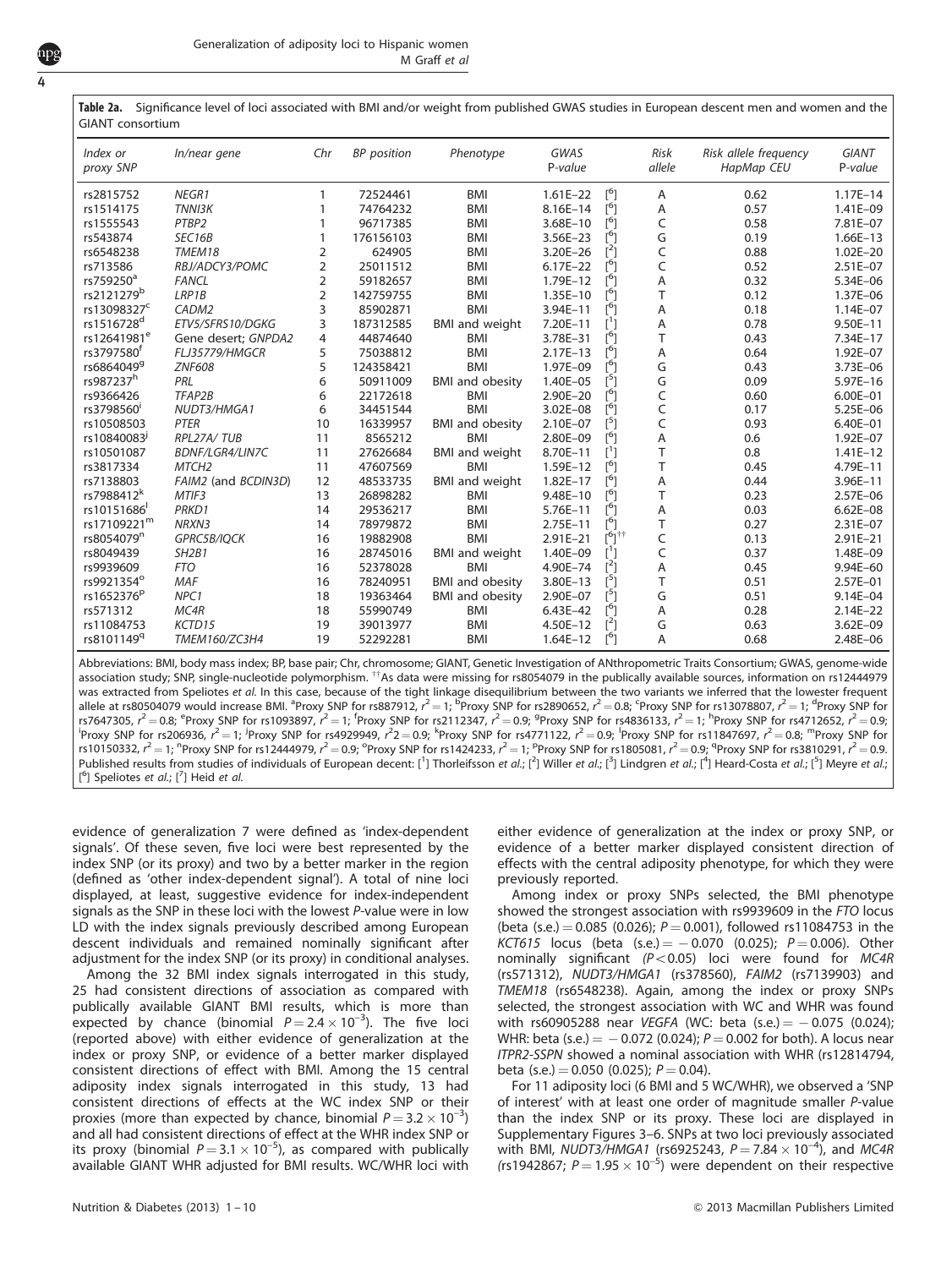<span id="page-5-0"></span>

| proxy SNP<br>Index or                | In/near nene                                                                                                                                                                                                                                                                                                                                                                                                                  |                                          |                 |               |        |                             |      |      |                           |       |                 |                                            | P with index                                                                                                                                | r <sup>2</sup> with index SNP (in                                                                                                   |
|--------------------------------------|-------------------------------------------------------------------------------------------------------------------------------------------------------------------------------------------------------------------------------------------------------------------------------------------------------------------------------------------------------------------------------------------------------------------------------|------------------------------------------|-----------------|---------------|--------|-----------------------------|------|------|---------------------------|-------|-----------------|--------------------------------------------|---------------------------------------------------------------------------------------------------------------------------------------------|-------------------------------------------------------------------------------------------------------------------------------------|
|                                      |                                                                                                                                                                                                                                                                                                                                                                                                                               | significant<br>SMP <sup>**</sup><br>Most | Chr             | BP position   | Strand | Minor/<br>major<br>allele   | MAF  | z    | estimate<br><b>Effect</b> | S.e.  | P-value*        | Estimated<br>effect in<br>$kg m^{-2}$      | SNP (in ARIC<br>Whites)                                                                                                                     | WHI SHARe Hispanic<br>women)                                                                                                        |
| rs2815752                            | NEGR <sub>1</sub>                                                                                                                                                                                                                                                                                                                                                                                                             | \$17589316                               |                 | 72391927      |        |                             | 0.21 | 3450 | 0.081                     | 0.030 | $6.83E - 03$    | 0.45                                       | 0.130                                                                                                                                       | 0.174                                                                                                                               |
| rs1514175                            | TNNI3K                                                                                                                                                                                                                                                                                                                                                                                                                        | rs17095822                               |                 | 74948453      |        | S Z<br>∂                    | 0.01 | 3467 | 0.403                     | 0.144 | $5.03E-03$      | 2.25                                       | 0.001                                                                                                                                       | 0.004                                                                                                                               |
| rs1555543                            | PTBP <sub>2</sub>                                                                                                                                                                                                                                                                                                                                                                                                             | rs17115529                               |                 | 96848822      |        | 둥                           | 0.28 | 3465 | 0.059                     | 0.027 | 2.94E-02        | 0.33                                       | 0.205                                                                                                                                       | 0.167                                                                                                                               |
| rs543874                             | <b>SEC16B</b>                                                                                                                                                                                                                                                                                                                                                                                                                 | rs16852325                               |                 | 176235862     |        |                             | 0.10 | 3466 | 0.090                     | 0.040 | 2.57E-02        | 0.50                                       | 0.003                                                                                                                                       | 0.002                                                                                                                               |
| rs6548238                            | TMEM18                                                                                                                                                                                                                                                                                                                                                                                                                        | rs10205204                               |                 | 827100        |        | ξ5                          | 0.06 | 3457 | 0.147                     | 0.052 | 4.75E-03        | 0.82                                       | $0.005+$                                                                                                                                    | 0.000                                                                                                                               |
| rs713586                             | RBJ/ADCY3/POMC                                                                                                                                                                                                                                                                                                                                                                                                                | rs2384061                                |                 | 24989124      |        |                             | 0.32 | 3445 | 0.073                     | 0.025 | $4.20E - 03$    | 0.41                                       | 0.699                                                                                                                                       | 0.631                                                                                                                               |
| rs759250 <sup>ª</sup>                | <b>FANCL</b>                                                                                                                                                                                                                                                                                                                                                                                                                  | rs4672266                                |                 | 58978503      |        | na<br>2≦                    | 0.34 | 3467 | 0.093                     | 0.025 | 2.30E-04        | 0.52                                       | 0.001                                                                                                                                       | 0.002                                                                                                                               |
| rs2121279 <sup>b</sup>               | LRP <sub>1</sub> B                                                                                                                                                                                                                                                                                                                                                                                                            | \$165959.                                |                 | 142910831     |        | 5                           | 0.20 | 3468 | 0.095                     | 0.030 | 1.90E-03        | 0.53                                       | 0.009                                                                                                                                       | 0.014                                                                                                                               |
| rs13098327 <sup>c</sup>              | CADM2                                                                                                                                                                                                                                                                                                                                                                                                                         | rs2875492                                | $N$ $m$ $m$     | 86088900      |        | S X<br>A C                  | 0.04 | 3458 | 0.189                     | 0.065 | 3.89E-03        | 1.05<br>$\overline{\phantom{a}}$           | 0.002                                                                                                                                       | 0.008                                                                                                                               |
| rs1516728 <sup>d</sup>               | ETV5/SFRS10/DGKG                                                                                                                                                                                                                                                                                                                                                                                                              | rs7648336                                |                 | 87431942      |        |                             | 0.26 | 3465 | 0.091                     | 0.028 | $1.14E - 03$    | 0.51                                       | 0.001 <sup>†</sup>                                                                                                                          | 0.011                                                                                                                               |
| rs12641981 <sup>e</sup>              | Gene desert; GNPDA2                                                                                                                                                                                                                                                                                                                                                                                                           | rs348551                                 | 4556            | 44924340      | $^{+}$ | A/G                         | 0.01 | 3464 | 0.492                     | 0.160 | 2.08E-03        | 2.75                                       | 0.001                                                                                                                                       | < 0.001                                                                                                                             |
| rs3797580 <sup>f</sup>               | FLJ35779/HMGCR                                                                                                                                                                                                                                                                                                                                                                                                                | \$16872770                               |                 | 75020375      | $+$    | A/G                         | 0.08 | 3360 | 0.133                     | 0.044 | 2.57E-03        | 0.75<br>$\overline{\phantom{a}}$           | $0.145+$                                                                                                                                    | 0.149                                                                                                                               |
| rs6864049 <sup>9</sup>               | ZNF608                                                                                                                                                                                                                                                                                                                                                                                                                        | rs17517907                               |                 | 124554764     |        | $\mathfrak{F}_{\mathbb{C}}$ | 0.18 | 3468 | 0.068                     | 0.031 | 2.88E-02        | 0.38<br>$\overline{\phantom{a}}$           | 0.001                                                                                                                                       | 0.017                                                                                                                               |
| rs987237 <sup>h</sup>                | PRL                                                                                                                                                                                                                                                                                                                                                                                                                           | \$2857506                                |                 | 50908267      |        |                             | 0.09 | 3461 | 0.076                     | 0.042 | 7.09E-02        | 0.42                                       | 0.033                                                                                                                                       | 0.047                                                                                                                               |
| rs9366426                            | TFAP <sub>2</sub> B                                                                                                                                                                                                                                                                                                                                                                                                           | rs2876611                                | $\circ$         | 22108317      | $^+$   |                             | 0.01 | 3467 | 0.400                     | 0.120 | <b>B.54E-04</b> | 2.24<br>$\overline{\phantom{a}}$           | < 0.001                                                                                                                                     | 0.001                                                                                                                               |
| rs3798560                            | NUDT3/HMGA1                                                                                                                                                                                                                                                                                                                                                                                                                   | rs6925243                                | $\circ$         | 34489915      | $^{+}$ | 5<br>2<br>2<br>2<br>2       | 0.33 | 3468 | 0.088                     | 0.026 | 7.84E-04        | 0.49                                       | 0.358                                                                                                                                       | 0.745                                                                                                                               |
| rs10508503                           | PTER                                                                                                                                                                                                                                                                                                                                                                                                                          | rs4748237                                | $\overline{C}$  | 16091103      |        | s<br>G                      | 0.49 | 3468 | 0.068                     | 0.024 | $4.23E - 03$    | 0.38                                       | < 0.001                                                                                                                                     | 0.001                                                                                                                               |
| rs10840083                           | RPL27A/TUB                                                                                                                                                                                                                                                                                                                                                                                                                    | rs11041928                               |                 | 8430591       |        | š                           | 0.04 | 3457 | 0.193                     | 0.061 | $1.60E - 03$    | $1.08$<br>0.58<br>$\overline{\phantom{a}}$ | 0.019                                                                                                                                       | 0.026                                                                                                                               |
| rs10501087                           | BDNF/LGR4/LIN7C                                                                                                                                                                                                                                                                                                                                                                                                               | \$10501089                               |                 | 27745435      |        | AC                          | 0.05 | 3439 | 0.104                     | 0.056 | $6.32E - 02$    |                                            | 0.001                                                                                                                                       | 0.002                                                                                                                               |
| rs3817334                            | MTCH <sub>2</sub>                                                                                                                                                                                                                                                                                                                                                                                                             | rs10838774                               |                 | 2690<br>47812 |        | $\frac{1}{2}$               | 0.35 | 3466 | 0.081                     | 0.026 | 1.71E-03        | 0.45                                       | 0.515                                                                                                                                       | 0.316                                                                                                                               |
| rs7138803                            | FAIM2 (and BCDIN3D)                                                                                                                                                                                                                                                                                                                                                                                                           | rs17199026                               |                 | 48341609      |        | A/G                         | 0.07 | 3468 | 0.135                     | 0.045 | 3.08E-03        | 0.75                                       | 0.012                                                                                                                                       | 0.001                                                                                                                               |
| rs7988412 <sup>k</sup>               | MTIF <sub>3</sub>                                                                                                                                                                                                                                                                                                                                                                                                             | rs10492484                               |                 | 27130706      |        | G/A                         | 0.03 | 3464 | 0.229                     | 0.073 | 1.78E-03        | 1.28                                       | 0.001                                                                                                                                       | 0.004                                                                                                                               |
| rs10151686                           | PRKD <sub>1</sub>                                                                                                                                                                                                                                                                                                                                                                                                             | rs10483379                               |                 | 29749214      |        | <b>NS</b>                   | 0.22 | 3460 | 0.090                     | 0.029 | 2.17E-03        | 0.50                                       | $0.028 +$                                                                                                                                   | 0.001                                                                                                                               |
| rs17109221m                          | VRXW <sub>3</sub>                                                                                                                                                                                                                                                                                                                                                                                                             | s8020312                                 | ⋣               | 79223674      |        |                             | 0.01 | 3467 | 0.299                     | 0.142 | 3.56E-02        | 1,67                                       | 0.001                                                                                                                                       | 0.000                                                                                                                               |
| rs8054079 <sup>n</sup>               | GPRC5B/IQCK                                                                                                                                                                                                                                                                                                                                                                                                                   | rs12447655                               | $\frac{6}{2}$   | 20132853      |        | $\mathcal{E}_{\Theta}$      | 0.09 | 3463 | 0.131                     | 0.042 | 1.97E-03        | 0.73                                       | 0.001                                                                                                                                       | 0.006                                                                                                                               |
| rs8049439                            | SH <sub>2</sub> B <sub>1</sub>                                                                                                                                                                                                                                                                                                                                                                                                | rs10521145                               | $\tilde{\circ}$ | 28504385      |        | A/G                         | 0.09 | 3458 | 0.097                     | 0.041 | 1.71E-02        | 0.54                                       | 0.076                                                                                                                                       | 0.069                                                                                                                               |
| rs9939609                            | FТO                                                                                                                                                                                                                                                                                                                                                                                                                           | rs9941349                                | ڡ               | 52382989      |        | 4/6                         | 0.32 | 3467 | 0.089                     | 0.026 | 5.85E-04        | 0.50                                       | $0.871+$                                                                                                                                    | 0.456                                                                                                                               |
| rs9921354°                           | MAF                                                                                                                                                                                                                                                                                                                                                                                                                           | \$9939361                                | $\frac{6}{2}$   | 78220241      |        | უ<br>ა                      | 0.01 | 3462 | 0.358                     | 0.147 | 1.50E-02        | 2.00                                       | 0.001                                                                                                                                       | 0.006                                                                                                                               |
| rs1652376 <sup>p</sup>               | NPC <sub>1</sub>                                                                                                                                                                                                                                                                                                                                                                                                              | rs9952592                                | $\approx$       | 19428220      |        | A/G                         | 0.00 | 3468 | 0.526                     | 0.179 | 3.34E-03        | 2.94                                       | < 0.001                                                                                                                                     | 0.007                                                                                                                               |
| rs571312                             | MC4R                                                                                                                                                                                                                                                                                                                                                                                                                          | rs1942867                                | $\frac{8}{2}$   | 55887250      |        | $\geq$                      | 0.20 | 3454 | 0.111                     | 0.030 | <b>PO-355</b>   | 0.62                                       | $0.744\dagger$                                                                                                                              | 0.534                                                                                                                               |
| rs11084753<br>rs8101149 <sup>9</sup> | KCTD15                                                                                                                                                                                                                                                                                                                                                                                                                        | rs8104262                                | $\frac{5}{2}$   | 38895287      |        | 5y                          | 0.01 | 3466 | 0.424                     | 0.112 | L.65E-04        | 2.37                                       | 0.001                                                                                                                                       | 0.001                                                                                                                               |
|                                      | TMEM160/ZC3H4                                                                                                                                                                                                                                                                                                                                                                                                                 | rs8105312                                |                 | 7204<br>5227  |        | $rac{1}{5}$                 | 0.02 | 3467 | 0.205                     | 0.085 | $.64E - 02$     | 1.15                                       | 0.005                                                                                                                                       | 0.037                                                                                                                               |
|                                      | Abbreviations: ARIC, Atherosclerosis Risk in Communities Study; BMI, body mass index; BP, base pair; Chr, chromosome; GIANT, Genetic Investigation of ANthropometric Traits Consortium; GWAS, genome-wide                                                                                                                                                                                                                     |                                          |                 |               |        |                             |      |      |                           |       |                 |                                            |                                                                                                                                             |                                                                                                                                     |
|                                      | index or proxy SNPs (reference), and below a Bonferroni threshold for the number of most significant SNPs tested (P<0.05/32). **Most significant SNP within 500 kb of the index or proxy SNP (reference). If<br>association study; LD, linkage disequilibrium; MAF, minor allele frequency; SNP, single-nucleotide polymorphism. *P-values in bold indidicate evidence of association below nominal significance (P<0.05) for |                                          |                 |               |        |                             |      |      |                           |       |                 |                                            |                                                                                                                                             |                                                                                                                                     |
|                                      | pairwise LD information was unavailable in ARIC Whites then HapMap 2 release 22 or HapMap 3 (at MC4R only) data in CEU were used instead. <sup>**</sup> As data were missing for rs8054079 in the publically available                                                                                                                                                                                                        |                                          |                 |               |        |                             |      |      |                           |       |                 |                                            |                                                                                                                                             |                                                                                                                                     |
|                                      | rs80504079 would increase BMI. <sup>9</sup> Proxy SNP for rs887912, $\vec{r} = 1$ ; <sup>b</sup> Proxy SNP for rs2890652, $\vec{r} = 0.8;$ Proxy SNP for rs13078807, $\vec{r} = 1;$ <sup>0</sup> Proxy SNP for 887912, $\vec{r} = 1;$ $\hat{v}$ Proxy<br>sources, information on rs12444979 was extracted from Speliotes et al.                                                                                               |                                          |                 |               |        |                             |      |      |                           |       |                 |                                            |                                                                                                                                             | In this case, because of the tight linkage disequilibrium between the two variants we inferred that the lowester frequent allele at |
|                                      | SNP for rs2112347, $\vec{r} = 0.9$ Proxy SNP for rs436133, $\vec{r} = 1$ ; Proxy SNP for rs4712652, $\vec{r} = 0.9$ ; Proxy SNP for rs4706936, $\vec{r} = 1$ ; Proxy SNP for rs4929949, $\vec{r} = 0.9$ ; Proxy SNP for rs4771122, $\vec{r} = 0.9$ ;                                                                                                                                                                          |                                          |                 |               |        |                             |      |      |                           |       |                 |                                            |                                                                                                                                             |                                                                                                                                     |
|                                      | rs11847697, $r^2$ 2 = 0.8; "Proxy SNP for rs10150332, $r^2$ = 1; "Proxy SNP for                                                                                                                                                                                                                                                                                                                                               |                                          |                 |               |        |                             |      |      |                           |       |                 |                                            | rs12444979, $r^2$ = 0.9; °Proxy SNP for rs1424233, $r^2$ = 1; °Proxy SNP for rs1805081, $r^2$ = 0.9; °Proxy SNP for rs3810291, $r^2$ = 0.9. |                                                                                                                                     |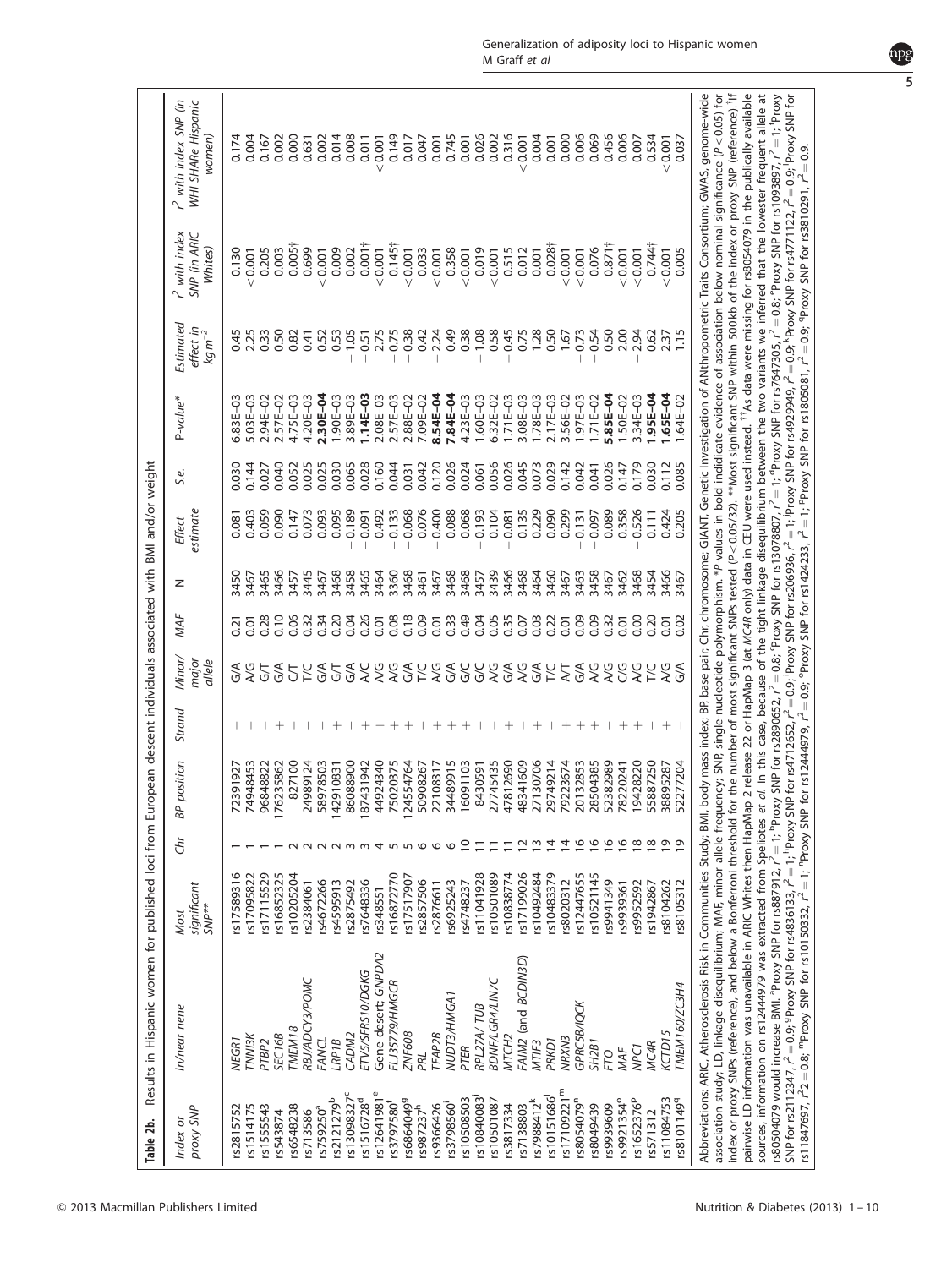Table 3a. Significance level of loci associated with with WC and WHR, after adjustment for BMI from published GWAS studies in European descent men and women and the GIANT consortium

| Index or proxy<br><b>SNP</b> | In/near gene      | Chr | <b>BP</b> position | Phenotype            | <b>GWAS P-value</b>                                 | <b>Risk</b><br>allele | Risk allele frequency<br>HapMap CEU | <b>GIANT</b><br>P-value |
|------------------------------|-------------------|-----|--------------------|----------------------|-----------------------------------------------------|-----------------------|-------------------------------------|-------------------------|
| rs2301453 <sup>ª</sup>       | DNM3-PIGC         |     | 170624790          | <b>WHR</b>           | $\lceil \cdot \rceil$<br>$9.51E - 18$               | G                     | 0.42                                | $2.79E - 10$            |
| rs2605100 <sup>b</sup>       | LYPLAL1           |     | 217710847          | WC and<br><b>WHR</b> | [3,7]<br>$2.55E-08.$<br>$6.89E - 21$                | G                     | 0.69                                | 2.19E-09                |
| rs6717858 <sup>c</sup>       | GRB14             | 2   | 165247907          | <b>WHR</b>           | $2.09E-24$ [ <sup>1</sup> ]                         |                       | 0.54                                | 5.68E-10                |
| rs6784615                    | NISCH-STAB1       | 3   | 52481466           | <b>WHR</b>           | 3.84E-10<br>- L J                                   |                       | 0.95                                | 3.18E-07                |
| rs6795735                    | ADAMTS9           | 3   | 64680405           | <b>WHR</b>           | $\lceil$ <sup>'</sup><br>9.79E-14                   |                       | 0.54                                | 2.47E-07                |
| rs17695092 <sup>d</sup>      | CPEB4             | 5   | 173270459          | <b>WHR</b>           | 1.91E-09<br>$\lceil$ <sup><math>\prime</math></sup> | G                     | 0.29                                | 8.27E-07                |
| rs1294421                    | LY86              | 6   | 6688148            | <b>WHR</b>           | $\mathsf{I}^7$<br>1.75E-17                          | G                     | 0.6                                 | $6.31E - 09$            |
| rs6905288                    | <b>VEGFA</b>      | 6   | 43866851           | <b>WHR</b>           | $\lceil$ <sup>'</sup><br>5.88E-25                   | A                     | 0.58                                | $4.72E - 10$            |
| rs987237                     | TFAP2B            | 6   | 50911009           | WC and<br><b>BMI</b> | $1.87E-11$ $[^{3}]$                                 | G                     | 0.09                                | 0.096                   |
| rs1936805 <sup>e</sup>       | RSPO3             | 6   | 127493809          | <b>WHR</b>           | 1.84E-40 $\binom{1}{1}$                             |                       | 0.55                                | 1.28E-14                |
| rs1055144                    | NFE2L3            |     | 25837634           | <b>WHR</b>           | 9.97E-25                                            |                       | 0.18                                | 1.49E-08                |
| rs545854 <sup>TT</sup>       | <b>MSRA</b>       | 8   | 9897490            | <b>WC</b>            | $\mathsf{I}^3$<br>8.89E-09                          | G                     | $0.18^{++}$                         | 0.64                    |
| rs12814794 <sup>f</sup>      | <b>ITPR2-SSPN</b> | 12  | 26331965           | <b>WHR</b>           | $1.14E - 17$                                        | G                     | 0.18                                | 3.25E-07                |
| rs18224389                   | HOXC13            | 12  | 52628593           | <b>WHR</b>           | $6.38E - 17$                                        | A                     | 0.2                                 | 4.70E-08                |
| rs4823006                    | ZNRF3-KREMEN1     | 22  | 27781671           | <b>WHR</b>           | $1.10E - 11$                                        | A                     | 0.53                                | 4.47E-08                |

Abbreviations: BMI, body mass index; BP, base pair; Chr, chromosome; GIANT, Genetic Investigation of ANthropometric Traits Consortium; GWAS, genome-wide association study; SNP, single-nucleotide polymorphism; WC, waist circumference; WHR, waist-to-hip ratio. <sup>††</sup>rs7826222 was renamed rs545854 in HapMap Build 36 and thus is not present in Build 36 imputations based on that release of HapMap (release 22). As publically available information was not available for this SNP, information on the minor allele was supplemented from Lindgren *et al.* <sup>a</sup>Proxy SNP for rs1011731,  $r^2$  = 1; <sup>b</sup>Index SNP from Lindgren *et al.*, but proxy SNP for rs4846567 from Heid et al. at  $r^2$   $=$  0.6; <sup>c</sup>Proxy SNP for rs1095252,  $r^2$   $=$  0.9;  $^4$ Proxy SNP for rs6861681,  $r^2$   $=$  1;  $^{\rm e}$ Proxy SNP for rs9491696,  $r^2$   $=$  0.9;  $^{\rm f}$ Proxy SNP for rs12814794,  $r^2$  = 1; <sup>g</sup>Proxy SNP for rs1822438,  $r^2$  = 1. Published results from studies of individuals of European decent: [<sup>1</sup>] Thorleifsson *et al.*; [<sup>2</sup>] Willer *et al.*; [<sup>3</sup>] Lindgren et al.; [<sup>4</sup>] Heard-Costa et al.; [<sup>5</sup>] Meyre et al.; [<sup>6</sup>] Speliotes et al.; [<sup>7</sup>] Heid et al.

index or proxy SNPs in CEU ( $r^2 \ge 0.2$ ), and therefore were considered to represent a better marker for Hispanics at the index signal [\(Table 2b](#page-5-0), Supplementary Figures 6a and b).

Four BMI loci (FANCL, ETV5, TFAP2B and KCTD15; Supplementary Figures 3a–d), and five WC or WHR loci (DNM3-PIGC, GRB14, ADAMTS9, LY86 and MSRA; Supplementary Figures 4a–d and 5a–c) had low LD in HapMap CEU populations  $(r^2 < 0.2)$ ; [Tables 2b and](#page-5-0) [3b\)](#page-5-0) and were therefore considered as possible index-independent signals. All conditional P-values for the 'SNP of interest'– phenotype association remained nominally significant after adjustment for the index SNP or its proxy  $(P<0.05)$ . One BMI locus (TFAP2B) appeared to have suggestive evidence of an indexindependent signal as the P-value decreased from the unconditional analysis for the association between the 'SNP of interest' and BMI ([Table 4\)](#page-9-0). However, the evidence for association at three BMI loci (near FANCL, ETV5 and KCTD15) for the 'SNP of interest'-BMI association became weaker on adjustment for the index SNP or its proxy. KCTD15 was the only locus of these nine loci to have significant evidence of both generalization at both the index signal ( $P = 0.006$ ) and an independent signal ( $r<sup>2</sup> < 0.2$ ; [Tables 2a and](#page-4-0) [2b\)](#page-4-0). At two central adiposity loci (near DNM3-PIGC and MSRA), there was suggestive evidence of index-independent signals for WC ([Table 4\)](#page-9-0). In contrast, at three previously described WHR loci (GRB14, ADAMTS9 and LY86) there was inconsistent evidence across the central adiposity phenotypes tested (WC and WHR models adjusted for BMI).

#### **DISCUSSION**

6

In this study of postmenopausal Hispanic women, we found that the majority of the 47 SNPs interrogated showed consistent direction of effect. Specifically, 25 of 32 SNPs for BMI (binomial test:  $P < 7.8E-04$ ), and 13 and 15 of 15 SNPs for WC and WHR (binomial test:  $P < 3.2E-03$  and  $P < 3.1E-05$ ), respectively. Further, we found associations of nine loci with BMI and seven loci with waist phenotypes (WC or WHR) previously shown to be associated with these traits in European populations from Europe, Australia and the United States. In addition, we present possible evidence for independent signals among Hispanics at nine of these loci, three of which became stronger after conditioning (locus near TFAP2B with BMI, and loci near DNM3-PIGC and MSRA with WC or WHR). As verification for the associations of these possible independent signals identified in the Hispanic women in samples of European descent individuals, we looked up the P-value in the original published results (Heid and Speliotes references) for seven of the nine SNPs that were available. None of the seven SNPs were even nominally significant (all  $P > 0.05$ ).

Certainly the analyses conducted here needs to be independently verified in an additional Hispanic ancestry sample. Although the exact functional variants underlying these signals still remain to be identified, it is interesting to note that TFAP2B encodes a transcription factor that has previously been associated with both BMI and type 2 diabetes in primarily non-Hispanic populations.[29–31](#page-10-0) MSRA encodes a protein that is thought to repair of oxidative damage to proteins to restore biological activity.[32](#page-10-0) Deletion of this gene has been associated with insulin resistance in mice. $33$  Dynamin 3 (DNM3), a member of the dynamin family of enzymes, and phosphatidylinositol glycan anchor biosynthesis, class C (PIGC), are involved in cell membrane interactions and adhesion of proteins to the cell membrane. $34-36$ Functional roles of some of the loci with possibly independent signals among Hispanics may include energy homeostasis for KCTD15 and ETV5 loci that are highly expressed in the hypothalamus,<sup>[37](#page-10-0)</sup> and insulin signaling from ADAMTS9, and GRB14 loci, particularly in muscle tissue.<sup>38-41</sup>

Although the possibility of multiple signals at established GWAS loci needs to be confirmed in additional, larger samples of Hispanic ancestry, these findings add to the growing literature that indicates multiple variants for BMI, lipids and other complex traits. Moreover, these study findings also add to the growing literature that demonstrates suggestive generalizability of genetic loci across ancestrally distinct populations for some but not all loci. For example, for the SNPs associated with BMI in our Hispanic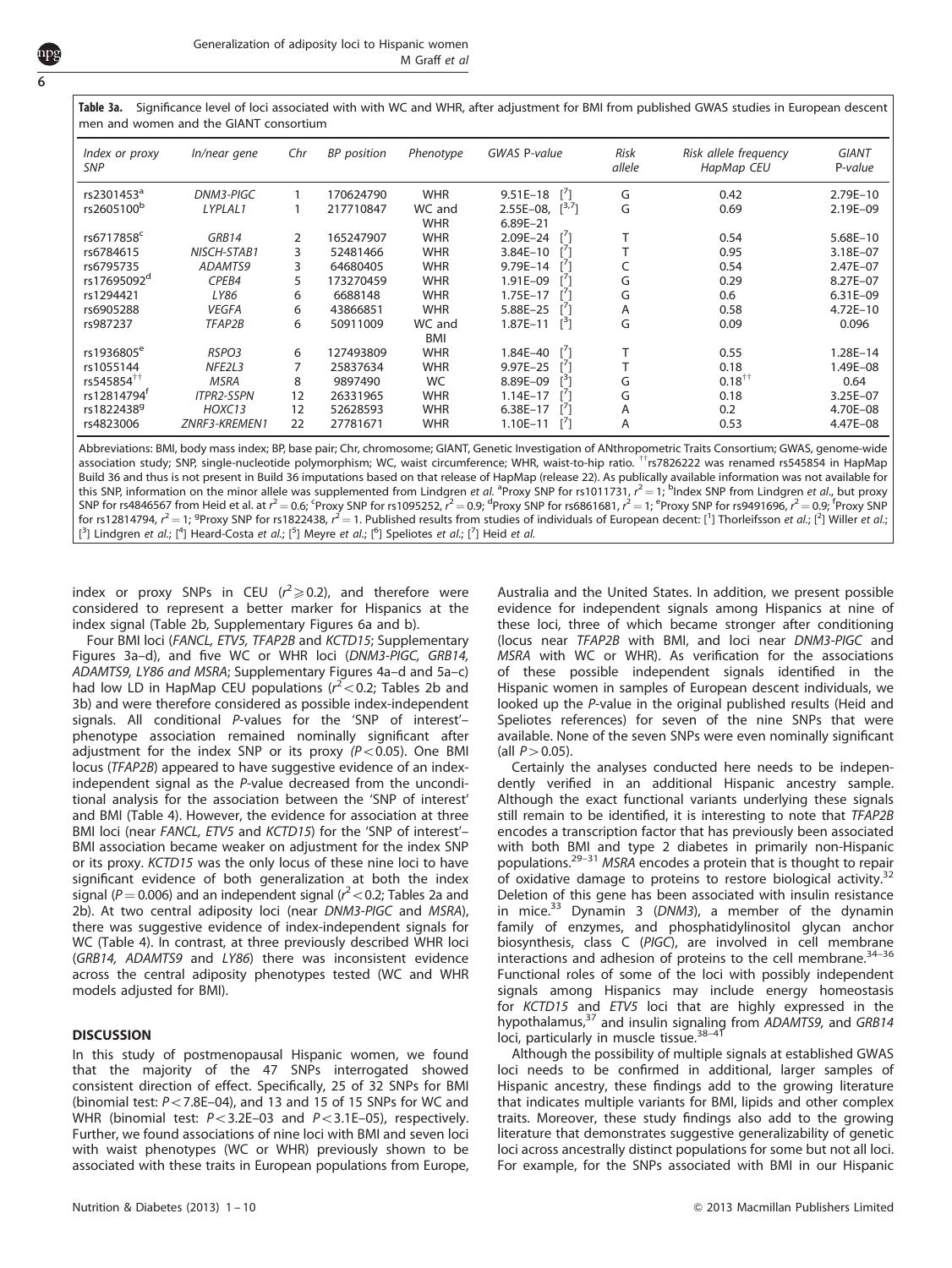<span id="page-7-0"></span>

| Table 3b.               | Results in Hispanic women for published loci from European descent individuals for loci associated with WC and WHR, after adjustment for BMI                                                                                                                                                                                                                                                                                                                                                                                                                                                                                                                                                                                                                                                                                                                                                                                                                                                                                                                                                                                                |                |                           |                                          |                                               |                                                                                                                            |                          |                                                              |                                 |              |                           |                |                              |                                                                                                                                                                                                                                                                                                                                     |                                                   |                                                   |
|-------------------------|---------------------------------------------------------------------------------------------------------------------------------------------------------------------------------------------------------------------------------------------------------------------------------------------------------------------------------------------------------------------------------------------------------------------------------------------------------------------------------------------------------------------------------------------------------------------------------------------------------------------------------------------------------------------------------------------------------------------------------------------------------------------------------------------------------------------------------------------------------------------------------------------------------------------------------------------------------------------------------------------------------------------------------------------------------------------------------------------------------------------------------------------|----------------|---------------------------|------------------------------------------|-----------------------------------------------|----------------------------------------------------------------------------------------------------------------------------|--------------------------|--------------------------------------------------------------|---------------------------------|--------------|---------------------------|----------------|------------------------------|-------------------------------------------------------------------------------------------------------------------------------------------------------------------------------------------------------------------------------------------------------------------------------------------------------------------------------------|---------------------------------------------------|---------------------------------------------------|
| proxy SNP<br>Index or   | In/near gene                                                                                                                                                                                                                                                                                                                                                                                                                                                                                                                                                                                                                                                                                                                                                                                                                                                                                                                                                                                                                                                                                                                                | Ğ              | Phenotype                 | significant<br>SMP <sup>**</sup><br>Most | Ğ                                             | BP position                                                                                                                | Strand                   | Minor/<br>major<br>Allele                                    | MAF                             | z            | estimate<br><b>Effect</b> | S.e.           | P-value*                     | effect in cm<br>Estimated<br>$WC$ or<br>unitless<br>(WHR)                                                                                                                                                                                                                                                                           | Nhites)<br>$r^2$ with<br>SNP (in<br>index<br>ARIC | index SNP<br>Hispanic<br>women)<br>$r2$ with<br>Ξ |
| rs2301453ª              | DNM3-PIGC                                                                                                                                                                                                                                                                                                                                                                                                                                                                                                                                                                                                                                                                                                                                                                                                                                                                                                                                                                                                                                                                                                                                   |                | <b>WC</b> adj BMI         | rs6698987                                |                                               | 70635590                                                                                                                   |                          |                                                              |                                 | 3401         | 0.131                     | 0.041          | 1.47E-03                     | 1.613                                                                                                                                                                                                                                                                                                                               | 0.057                                             | 0.181                                             |
| rs2605100 <sup>b</sup>  | LYPLAL <sub>1</sub>                                                                                                                                                                                                                                                                                                                                                                                                                                                                                                                                                                                                                                                                                                                                                                                                                                                                                                                                                                                                                                                                                                                         |                | WHR adj BM<br>WC adj BMI  | rs6698987<br>rs4472763                   |                                               | 70635590<br>217887690                                                                                                      |                          |                                                              | 0.10<br>0.19                    | 3399<br>3453 | 0.108<br>0.087            | 0.031<br>0.041 | $5.00E - 03$<br>8.24E-03     | 1.065<br>0.008                                                                                                                                                                                                                                                                                                                      | 0.057<br>0.001                                    | 0.007<br>0.181                                    |
|                         |                                                                                                                                                                                                                                                                                                                                                                                                                                                                                                                                                                                                                                                                                                                                                                                                                                                                                                                                                                                                                                                                                                                                             |                | WHR adj BM                | rs2785990                                |                                               | 217754055                                                                                                                  | $^{+}$                   |                                                              | 0.44                            | 3449         | 0.073                     | 0.025          | 3.37E-03                     | 0.005                                                                                                                                                                                                                                                                                                                               | 0.536                                             | 0.435                                             |
| rs6717858 <sup>c</sup>  | GRB14                                                                                                                                                                                                                                                                                                                                                                                                                                                                                                                                                                                                                                                                                                                                                                                                                                                                                                                                                                                                                                                                                                                                       |                | WHR adj BM<br>WC adj BMI  | rs6748091<br>rs6748091                   |                                               | 65327216<br>65327216                                                                                                       | $++$                     | <b>ぞんとてんぐとりとくないということからのころでいいです</b><br>そそととなるとということとないというからない | 0.07<br>0.07                    | 3454<br>3452 | 0.130<br>0.155            | 0.048<br>0.047 | 9.56E-04<br>$6.09E - 03$     | 1.605<br>0.011                                                                                                                                                                                                                                                                                                                      | 0.105<br>0.105                                    | 0.134<br>0.134                                    |
| rs6784615               | NISCH-STAB1                                                                                                                                                                                                                                                                                                                                                                                                                                                                                                                                                                                                                                                                                                                                                                                                                                                                                                                                                                                                                                                                                                                                 | m              | WC adj BMI                | rs4687612                                |                                               | 52342972                                                                                                                   | $\overline{\phantom{a}}$ |                                                              | 0.14                            | 3452         | 0.080                     | 0.035          | 2.27E-02                     | $-0.989$                                                                                                                                                                                                                                                                                                                            | 0.008                                             | 0.009                                             |
|                         |                                                                                                                                                                                                                                                                                                                                                                                                                                                                                                                                                                                                                                                                                                                                                                                                                                                                                                                                                                                                                                                                                                                                             |                | WHR adj BM                | rs4687612                                |                                               | 52342972                                                                                                                   |                          |                                                              | 0.14                            | 3450         | 0.088                     | 0.035          | 1.19E-02                     | 0.006                                                                                                                                                                                                                                                                                                                               | 0.008                                             | 0.009                                             |
| rs6795735               | ADAMTS9                                                                                                                                                                                                                                                                                                                                                                                                                                                                                                                                                                                                                                                                                                                                                                                                                                                                                                                                                                                                                                                                                                                                     | m              | WHR adj BM<br>WC adj BMI  | \$17071048<br>rs4688486                  | mmmmun vo                                     | 64522218<br>64557121                                                                                                       |                          |                                                              | 0.13<br>0.34                    | 3453<br>3452 | 0.110<br>0.086            | 0.026<br>0.037 | $9.14E - 04$<br>$3.05E - 03$ | 0.006<br>1.357                                                                                                                                                                                                                                                                                                                      | 0.020<br>0.001                                    | 0.083<br>0.081                                    |
| rs17695092 <sup>d</sup> | CPEB4                                                                                                                                                                                                                                                                                                                                                                                                                                                                                                                                                                                                                                                                                                                                                                                                                                                                                                                                                                                                                                                                                                                                       | 5              | WC adj BMI                | rs17750318                               |                                               | 173194190                                                                                                                  |                          |                                                              | 0.31                            | 3443         | 0.062                     | 0.027          | 2.18E-02                     | 0.757                                                                                                                                                                                                                                                                                                                               | 0.001                                             | 0.006                                             |
|                         |                                                                                                                                                                                                                                                                                                                                                                                                                                                                                                                                                                                                                                                                                                                                                                                                                                                                                                                                                                                                                                                                                                                                             |                | WHR adj BMI               | rs2973894                                |                                               | 173187427                                                                                                                  |                          |                                                              | 0.31                            | 3445         | 0.073                     | 0.026          | 4.78E-03                     | 0.005                                                                                                                                                                                                                                                                                                                               | 0.058                                             | 0.025                                             |
| rs1294421               | 98/7                                                                                                                                                                                                                                                                                                                                                                                                                                                                                                                                                                                                                                                                                                                                                                                                                                                                                                                                                                                                                                                                                                                                        | ७              | WHR adj BM<br>WC adj BMI  | rs2768997<br>rs17142557                  | $\circ$                                       | 6862258<br>6728239                                                                                                         |                          |                                                              | 0.14<br>0.01                    | 3451<br>3451 | 0.320<br>0.117            | 0.106<br>0.034 | 2.55E-03<br>$6.63E - 04$     | 1.443<br>0.022                                                                                                                                                                                                                                                                                                                      | 0.005<br>0.001                                    | 0.001<br>0.001                                    |
| rs6905288               | <b>VEGFA</b>                                                                                                                                                                                                                                                                                                                                                                                                                                                                                                                                                                                                                                                                                                                                                                                                                                                                                                                                                                                                                                                                                                                                | ७              | WC adj BMI                | rs6905288                                | $\circ$                                       | 43866851                                                                                                                   |                          |                                                              | 0.40                            | 3446         | 0.075                     | 0.024          | 1.97E-03                     | 0.919                                                                                                                                                                                                                                                                                                                               | 1.000                                             |                                                   |
|                         |                                                                                                                                                                                                                                                                                                                                                                                                                                                                                                                                                                                                                                                                                                                                                                                                                                                                                                                                                                                                                                                                                                                                             |                | WHR adj BMI               | rs1358980                                | ഄ                                             | 43872529                                                                                                                   |                          |                                                              | 0.50                            | 3451         | 0.079                     | 0.024          | $1.02E - 03$                 | 0.006                                                                                                                                                                                                                                                                                                                               | 0.646                                             | 0.583                                             |
| rs987237                | TFAP <sub>2</sub> B                                                                                                                                                                                                                                                                                                                                                                                                                                                                                                                                                                                                                                                                                                                                                                                                                                                                                                                                                                                                                                                                                                                         | ৩              | WC adj BMI                | rs2744498                                | $\circ$                                       | 50862810                                                                                                                   |                          |                                                              | 0.40                            | 3442         | 0.055                     | 0.025          | 2.58E-02                     | 0.683                                                                                                                                                                                                                                                                                                                               | 0.035                                             | 0.139                                             |
|                         |                                                                                                                                                                                                                                                                                                                                                                                                                                                                                                                                                                                                                                                                                                                                                                                                                                                                                                                                                                                                                                                                                                                                             |                | WHR adj BM                | rs9473902                                |                                               | 50795305                                                                                                                   |                          |                                                              | 0.00                            | 3452         | 0.335                     | 0.179          | $6.12E - 02$                 | 0.023                                                                                                                                                                                                                                                                                                                               | 0.001                                             | 0.003                                             |
| rs1936805 <sup>e</sup>  | RSPO <sub>3</sub>                                                                                                                                                                                                                                                                                                                                                                                                                                                                                                                                                                                                                                                                                                                                                                                                                                                                                                                                                                                                                                                                                                                           | م              | WC adj BMI                | rs17054204                               |                                               | 27271958                                                                                                                   |                          |                                                              | 0.05                            | 3424         | 0.134                     | 0.053          | 1.16E-02                     | 1.647                                                                                                                                                                                                                                                                                                                               | 0.064 <sup>†</sup>                                | 0.033                                             |
| rs1055144               | NFE2L3                                                                                                                                                                                                                                                                                                                                                                                                                                                                                                                                                                                                                                                                                                                                                                                                                                                                                                                                                                                                                                                                                                                                      |                | WHR adj BM<br>WC adj BMI  | \$12533343<br>rs1930952                  |                                               | 27275973<br>25642845                                                                                                       |                          |                                                              | 0.16<br>0.41                    | 3415<br>3453 | 0.058<br>0.075            | 0.025<br>0.033 | 2.01E-02<br>2.45E-02         | 0.004<br>0.923                                                                                                                                                                                                                                                                                                                      | 0.124<br>0.011                                    | 0.002<br>0.121                                    |
|                         |                                                                                                                                                                                                                                                                                                                                                                                                                                                                                                                                                                                                                                                                                                                                                                                                                                                                                                                                                                                                                                                                                                                                             |                | WHR adj BMI               | rs17152367                               | $\circ \circ \circ \circ \wedge \wedge \circ$ | 25721303                                                                                                                   | $^{+}$                   |                                                              | 0.01                            | 3441         | 0.331                     | 0.125          | 8.35E-03                     | 0.023                                                                                                                                                                                                                                                                                                                               | 0.001                                             | 0.001                                             |
| rs545854 <sup>††</sup>  | MSRA                                                                                                                                                                                                                                                                                                                                                                                                                                                                                                                                                                                                                                                                                                                                                                                                                                                                                                                                                                                                                                                                                                                                        | $^{\circ}$     | WC adj BMI                | rs2409601                                |                                               | 9771474                                                                                                                    |                          |                                                              | $\overline{0}$ . $\overline{1}$ | 3453         | 0.117                     | 0.038          | $2.43E - 03$                 | 1,438                                                                                                                                                                                                                                                                                                                               | < 0.001                                           | 0.008                                             |
|                         |                                                                                                                                                                                                                                                                                                                                                                                                                                                                                                                                                                                                                                                                                                                                                                                                                                                                                                                                                                                                                                                                                                                                             |                | <b>NHR</b> adj BMI        | rs4841248                                | $\infty$                                      | 9758513                                                                                                                    |                          |                                                              | 0.01                            | 3451         | 0.320                     | 0.142          | 2.42E-02                     | 0.022                                                                                                                                                                                                                                                                                                                               | 0.001                                             | 0.002                                             |
| rs12814794 <sup>f</sup> | ITPR2-SSPN                                                                                                                                                                                                                                                                                                                                                                                                                                                                                                                                                                                                                                                                                                                                                                                                                                                                                                                                                                                                                                                                                                                                  |                | WHR adj BMI<br>WC adj BMI | rs2170980<br>rs1513221                   | $\sim$ $\sim$                                 | 26513365<br>26330993                                                                                                       |                          |                                                              | 0.12<br>0.41                    | 3449<br>3443 | 0.057<br>0.091            | 0.025<br>0.037 | 2.21E-02<br>$1.35E - 02$     | 0.697<br>0.006                                                                                                                                                                                                                                                                                                                      | 0.046<br>0.007                                    | 0.013<br>0.061                                    |
| rs18224389              | HOXC13                                                                                                                                                                                                                                                                                                                                                                                                                                                                                                                                                                                                                                                                                                                                                                                                                                                                                                                                                                                                                                                                                                                                      | $\overline{c}$ | WC adj BMI                | SQC1017101                               |                                               | 52389169                                                                                                                   |                          |                                                              | 0.12                            | 3453         | 0.087                     | 0.038          | 2.23E-02                     | 1.071                                                                                                                                                                                                                                                                                                                               | 0.005                                             | < 0.001                                           |
|                         |                                                                                                                                                                                                                                                                                                                                                                                                                                                                                                                                                                                                                                                                                                                                                                                                                                                                                                                                                                                                                                                                                                                                             |                | WHR adj BM                | \$17101993                               | $\overline{a}$ $\overline{a}$                 | 52389169                                                                                                                   |                          |                                                              | 0.12                            | 3451         | 0.106                     | 0.038          | $4.94E - 03$                 | 0.007                                                                                                                                                                                                                                                                                                                               | 0.005                                             | < 0.001                                           |
| rs4823006               | ZNRF3-KREMEN1                                                                                                                                                                                                                                                                                                                                                                                                                                                                                                                                                                                                                                                                                                                                                                                                                                                                                                                                                                                                                                                                                                                               | 22             | WHR adj BMI<br>WC adj BMI | rs469983<br>rs3788410                    | $\frac{2}{2}$                                 | 28000939<br>27884183                                                                                                       |                          | 55                                                           | 0.12<br>0.44                    | 3454<br>3447 | 0.100<br>0.060            | 0.036<br>0.024 | $5.91E - 03$<br>$.25E - 02$  | 0.004<br>1.227                                                                                                                                                                                                                                                                                                                      | < 0.001<br>0.001                                  | 0.003<br>0.002                                    |
|                         | polymorphism; WC, waist circumference; WHR, waist-to-hip ratio. *P-values in bold indidicate evidence of association below nominal significance (P<0.05) for index or proxy SNPs (reference), and below a<br>$^{+}$ rs7826222 was renamed rs545854 in HapMap Build 36 and thus is not present in Build 36 imputations based on that release of HapMap (release 22). As publically available information was not available for this<br>Bonferroni threshold for the number of most significant SNPs tested (P < 0.05/15). **Most significant SNP within 500kb of the index or proxy SNP (reference). <sup>1</sup> if pairwise LD information was unavailable in ARIC<br>Whites then HapMap 2 release 22 for data in CEU were used instead. Of note, rs17071048 is monomorphic in CEU HapMap populations; however, in ARIC Whites there was calculatable LD with rs6735.<br>SNP, information on the minor allele was supplemented from Lindgren et<br>for rs1095252, $r^2 = 0.9$ ; ${}^{\text{d}}$ Proxy SNP for rs6861681, $r^2 = 1$ ; ${}^{\text{e}}$ Proxy SNP for<br>Abbreviations: ARIC, Atherosclerosis Risk in Communities Study; BMI, |                |                           |                                          |                                               | rs9491696, $r^2$ = 0.9; <sup>f</sup> Proxy SNP for rs12814794, $r^2$ = 1; <sup>9</sup> Proxy SNP for rs1822438, $r^2$ = 1. |                          |                                                              |                                 |              |                           |                |                              | <i>al.</i> <sup>9</sup> Proxy SNP for rs1011731, $r^2$ = 1; <sup>b</sup> Index SNP from Lindgren <i>et al.</i> , but proxy SNP for rs4846567 from Heid <i>et al.</i> at $r^2$ = 0.6; 'Proxy SNP<br>body mass index; BP, base pair; Chr, chromosome; LD, linkage disequilibrium; MAF, minor allele frequency; SNP, single-nucleotide |                                                   |                                                   |
|                         |                                                                                                                                                                                                                                                                                                                                                                                                                                                                                                                                                                                                                                                                                                                                                                                                                                                                                                                                                                                                                                                                                                                                             |                |                           |                                          |                                               |                                                                                                                            |                          |                                                              |                                 |              |                           |                |                              |                                                                                                                                                                                                                                                                                                                                     |                                                   |                                                   |

npg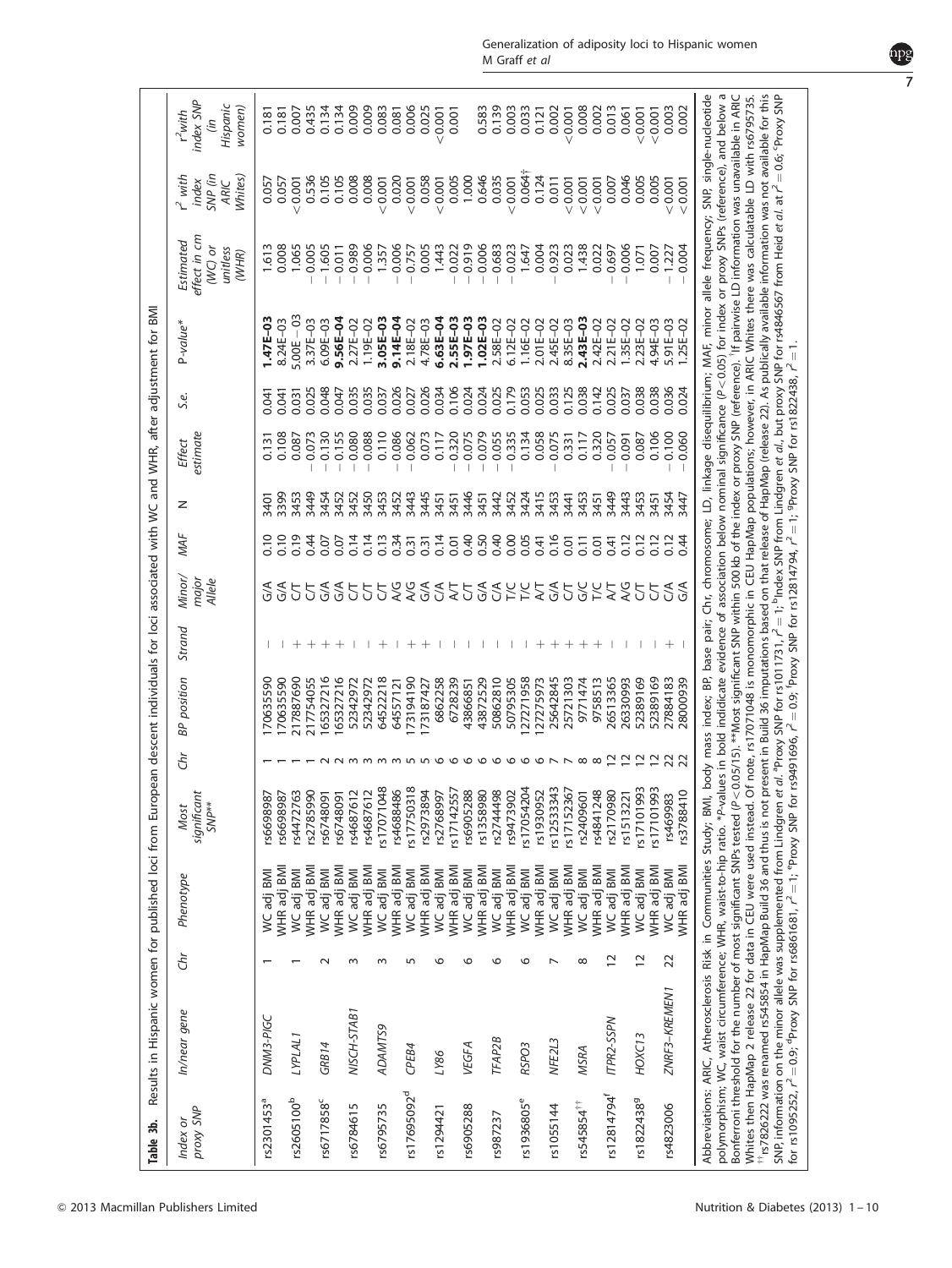<span id="page-8-0"></span>

Figure 1. Evidence for generalization of 16 previously identified obesity loci with BMI, WC and WHR in the WHI SHARe sample of Hispanic women. <sup>1</sup>In CEU, index SNPs or proxy SNPs in LD (r<sup>2</sup> $\geqslant$  0.8) below significance threshold of P<0.05. <sup>2</sup>Identified 'SNP of interest' in 1 Mb region is in LD at  $r^2 \ge 0.2$  in CEU. P-value is Bonferroni-corrected significant and was at least one order of magnitude smaller than the P-value of the index SNP (or its proxy). <sup>3</sup>Identified 'SNP of interest' in 1 Mb region is in LD at  $r^2$  < 0.2 in CEU. After adjustment for the index SNP (or its proxy), the P-value decreased for the 'SNP of interest.' <sup>4</sup>Identified 'SNP of interest' in 1 Mb region is in LD at  $r^2$  < 0.2 in CEU. After adjustment for the index SNP (or its proxy), the P-value for the 'SNP of interest' did not increase more than one order of magnitude. Abbreviations: BMI, body mass index; SNP, single nucleotide polymorphism; WC, waist circumference; WHR, waist-hip ratio.

population, using the index SNP (or proxy SNP in LD,  $r^2 > 0.5$ ) identified in European descent populations, six loci (TFAP2B, ETV5, TMEM18, FAIM2, FTO and MC4R) also displayed directionally consistent and statistically significant associations with BMI in two large GWAS studies of BMI in African Americans and Asians.<sup>[11,13](#page-9-0)</sup> In addition, two other BMI loci displayed directionally consistent effect estimates for BMI in Hispanics (NUDT3 and KCTD15), but did not display statistical significance. These study findings demonstrate, for the first time, a general relevance of these BMI loci across multiple ancestrally diverse US minority populations. Although we provide some evidence for generalization, our sample size is small and further verification of these findings is necessary. Further, of note, our data demonstrate often substantial differences in allele frequencies between the reference HapMap CEU population and the female participants form the WHI SHARE study. Although this study only summarizes data from a single group of Hispanics, 43% with Mexican origins and, on average, 33% Native American ancestry (Supplementary Figure 1), these data do demonstrate the extensive diversity of the Hispanic population and the critical need for a greater focus on the genetic architecture in ethnic minority populations.

It is of interest to note that FANCL did not display any evidence for generalization in African and Asian ancestry populations. In Hispanics, we detected evidence for the proxy SNP and also for a possible independent signal, suggesting distinctions at this locus across ancestral populations.

There have been fewer genetic epidemiological studies of WC and WHR in ancestrally diverse populations—perhaps because waist traits are collected less frequently in large cohorts. One study in a sample of South Asian descent found that SNPs in LD with the identified index SNP (rs1095252) near the GRB14 loci were associated with WHR and type 2 diabetes.<sup>[42](#page-10-0)</sup> In Hispanic women, we identified a possible index-dependent signal at this locus supporting the relevance of this locus across populations.

In this study, we were able to generalize or find evidence of association at 9 of 32 BMI loci (28%) and 7 of 15 WC/WHR loci (47%). Even among those loci that did not generalize in this study, the majority exhibited consistent directions of effect. The greater proportion of findings at central adiposity loci may likely be due to the greater power to detect associations. As shown in Supplementary Figures 2a–c, power calculations revealed disparate curves for overall (BMI) versus central adiposity measures (WC or WHR), wherein we were underpowered ( $<$ 80% power) to detect effects for BMI. Between WC and WHR, we were most powered to detect effects on WHR. Of note, these calculations were based on a range of allele frequencies and effect sizes, as well as the distribution of the phenotype in WHI SHARe. Among the three measurements, BMI had the highest level of variability (z-score  $=$  5.2), followed by WC (z-score  $=$  7.0) and WHR ( $z$ -score  $= 11.7$ ), respectively. Similarly, the BMI findings were subjected to a higher penalty of Bonferroni correction (that is, lower alpha), because of the greater number of variants tested. We may also have had greater power to detect waist-related traits as WHI comprises women only, and we have recently established a stronger magnitude of genetic effects in women for many of the established waist variants.<sup>[43](#page-10-0)</sup>

National estimates from 1982 to 1984 from the Hispanic Health and Nutritional Examination Survey<sup>[44](#page-10-0)</sup> were among the first to show that the burden of obesity may not be similar across all adult US Hispanics. More recent data from a diverse cohort study of four US communities strongly supports the possibility that there may be disparities in obesity among this ethic group by country of origin, with Puerto Rican women have the highest prevalence of obesity (51%) followed closely by Dominican (42%), Central American (42%) and Mexican women (42%).<sup>[3](#page-9-0)</sup> Unfortunately, although the WHI Hispanic sample included in WHI SHARe roughly corresponds to the distribution of US Hispanics recorded in the 2010 Census (63% of Hispanics of Mexican descent), $30$  it likely does not capture the true diversity that constitutes this ethnicity nor does it imply that these results can be generalized to all US Hispanics. Moreover, the small sample size limited our ability to assess heterogeneity of effect size by population of origin. Future research should be designed and powered to investigate genetic effects across diverse Hispanic backgrounds.

Finally, our sample of primarily postmenopausal women may have been a limitation as there is evidence that genetic effects on adiposity vary substantially across the life course.  $45-47$ 

In turn, this study is strengthened by a number of factors. First, obesity-related racial/ethnic- and gender disparities exist among the largest US minority group—Hispanics<sup>[48–51](#page-10-0)</sup> and progress in the obesity field will only be made when all US populations are successfully interrogated. Therefore, our interrogation of established BMI and WC/WHR loci in an ancestrally diverse population with heightened disparities in disease risk is timely and of great public health significance. Second, to our knowledge this study constitutes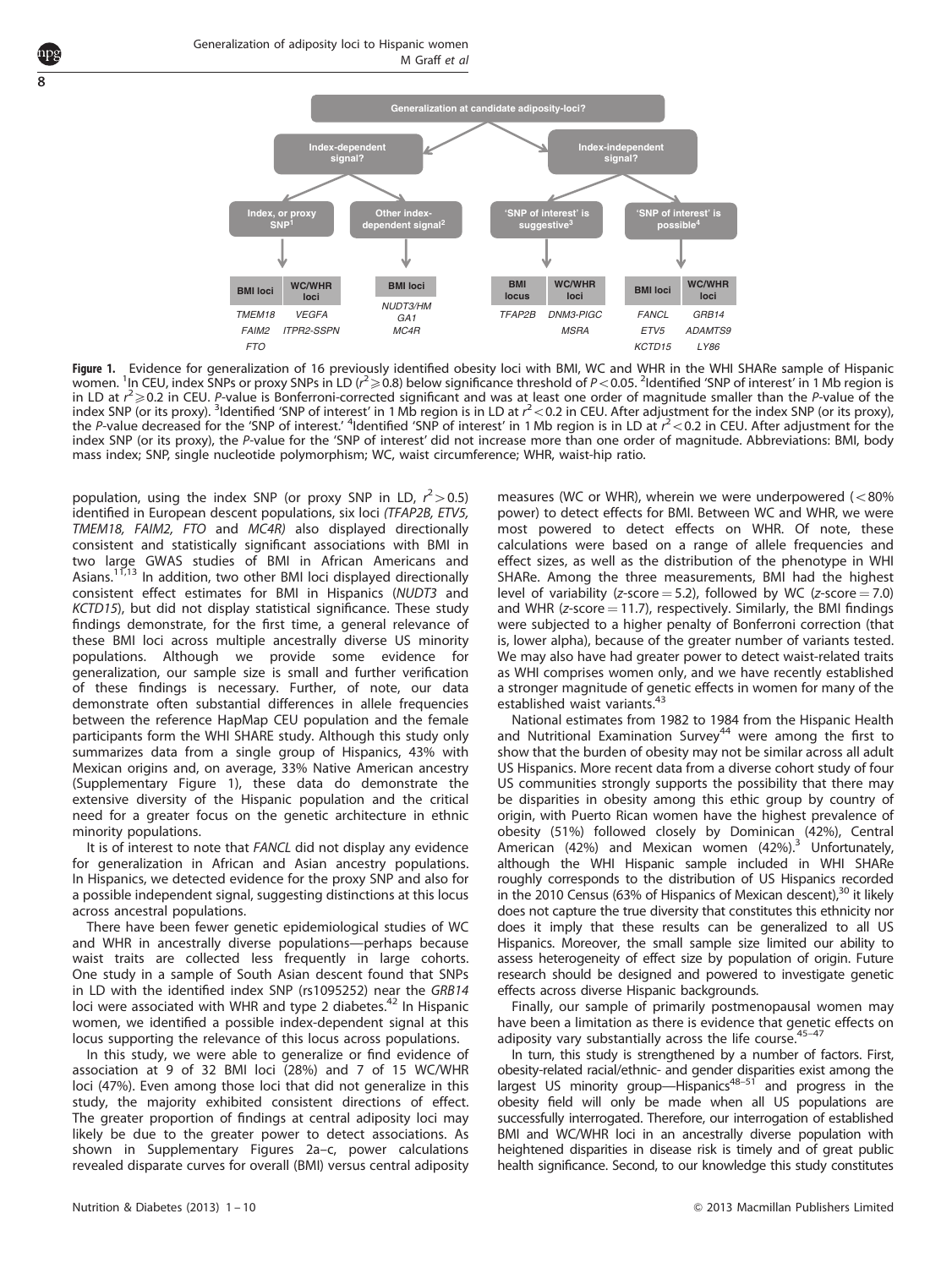<span id="page-9-0"></span>

|                                                                                                                                            |                                                                                                                       |        | Table 4. Results for conditional analyses of the most significant SNP associated with BMI, WC and WHR, after adjustment for BMI, in Hispanic women before and after conditioning on the index SNP<br>published in European descent populations or a proxy SNP thereof                                                                                                                                                                                                                                                                                                                                                                                                                                                    |                                                                                                       |                                                |                                                                      |                                                                                                                                                    |                                                                                                                               |                                        |                                                                                        |                                                                                                |                                                                                                          |                                                                                                 |                                                                                                                                                              |                                                                                      |                                                                                                                |                                                                                                |                                                                                                                                        |                                                                                                                |
|--------------------------------------------------------------------------------------------------------------------------------------------|-----------------------------------------------------------------------------------------------------------------------|--------|--------------------------------------------------------------------------------------------------------------------------------------------------------------------------------------------------------------------------------------------------------------------------------------------------------------------------------------------------------------------------------------------------------------------------------------------------------------------------------------------------------------------------------------------------------------------------------------------------------------------------------------------------------------------------------------------------------------------------|-------------------------------------------------------------------------------------------------------|------------------------------------------------|----------------------------------------------------------------------|----------------------------------------------------------------------------------------------------------------------------------------------------|-------------------------------------------------------------------------------------------------------------------------------|----------------------------------------|----------------------------------------------------------------------------------------|------------------------------------------------------------------------------------------------|----------------------------------------------------------------------------------------------------------|-------------------------------------------------------------------------------------------------|--------------------------------------------------------------------------------------------------------------------------------------------------------------|--------------------------------------------------------------------------------------|----------------------------------------------------------------------------------------------------------------|------------------------------------------------------------------------------------------------|----------------------------------------------------------------------------------------------------------------------------------------|----------------------------------------------------------------------------------------------------------------|
| Phenotype                                                                                                                                  | In/near<br>gene                                                                                                       |        | proxy SNP<br>conditioned<br>Chr Index or                                                                                                                                                                                                                                                                                                                                                                                                                                                                                                                                                                                                                                                                                 | BP position                                                                                           | major<br>allele<br>Minor/                      | MAF                                                                  | significant<br>SNP <sup>b</sup><br>Most                                                                                                            | (in base<br>Position<br>pairs)                                                                                                | Minor/<br>major<br>Allele              | MAF                                                                                    | z                                                                                              | Beta                                                                                                     | Š.e.                                                                                            | P-value                                                                                                                                                      |                                                                                      | Beta                                                                                                           | Š.e.                                                                                           | P-value                                                                                                                                | Type <sup>c</sup>                                                                                              |
| WHR adj BMI<br>WHR adj BMI<br>WHR adj BMI<br>WC adj BMI<br>WC adj BMI<br>WC adj BMI<br>WC adj BMI<br><b>IMB</b><br><b>IMB</b><br>BMI<br>BM | ADAMTS9<br>KCTD15<br>DNM3-<br>TFAP <sub>2</sub> B<br>GRB14<br>FANCL<br><b>MSRA</b><br>30 <sup>2</sup><br>LY86<br>DIOL | ∞<br>⊙ | rs11084753<br>rs1516728<br>rs9366426<br>rs2301453<br>rs6717858<br>rs6795735<br>rs1294421<br>rs759250<br>rs545854                                                                                                                                                                                                                                                                                                                                                                                                                                                                                                                                                                                                         | 65247907<br>87312585<br>70624790<br>2172618<br>64680405<br>59182657<br>89013977<br>6688148<br>0677490 | U<br>U<br>A/G<br>$\frac{1}{5}$<br>5<br>λC<br>5 | 0.49<br>0.23<br>0.18<br>0.34<br>0.37<br>0.39<br>0.34<br>0.38<br>0.31 | $17071048^{\circ}$<br>517142557<br>rs4672266<br>rs4688486<br>rs7648336<br>rs2768997<br>rs6698987<br>rs6748091<br>s8104262<br>rs2409601<br>rs287661 | 65327216<br>70635590<br>87431942<br>58978503<br>64522218<br>22108317<br>38895287<br>64557121<br>6862258<br>6728239<br>9771474 | $\mathcal{S}$<br>१११<br>$\Im$<br>22229 | $0.13$<br>$0.14$<br>0.34<br>0.26<br>0.10<br>0.07<br>$\overline{0}$ .11<br>0.01<br>0.01 | \$465<br>3394<br>\$452<br>\$452<br>3439<br>3452<br>8464<br>3466<br>8447<br><b>1451</b><br>1451 | 0.118<br>$-0.156$<br>0.109<br>0.424<br>0.086<br>0.117<br>0.320<br>0.110<br>$-0.400$<br>0.091<br>$-0.091$ | 0.025<br>0.038<br>0.047<br>0.028<br>0.034<br>0.112<br>0.041<br>0.037<br>0.026<br>0.106<br>0.12C | $22E - 03$<br>$2.92E - 04$<br>$.14E - 03$<br>3.49E-04<br>$-65E - 04$<br>$9.06E - 04$<br>$9.14E - 04$<br>6.63E-04<br>$2.55E - 03$<br>7.76E-03<br>$0.05E - 03$ | 3439<br>3394<br>8465<br>3464<br>3466<br>3453<br>3452<br>3452<br>3447<br>3451<br>3451 | $-0.150$<br>0.120<br>0.124<br>0.320<br>0.424<br>0.088<br>0.117<br>0.091<br>0.090<br>$-0.401$<br>$\frac{11}{2}$ | 0.025<br>0.045<br>0.050<br>0.039<br>0.28<br>0.112<br>0.038<br>0.034<br>0.106<br>0.120<br>0.027 | $3.02E - 04$<br>5.96E-03<br>2.88E-03<br>$6.75E - 04$<br>89E-03<br>$.22E-03$<br>.67E-04<br>2.19E-03<br>2.52E-03<br>$31E - 04$<br>59E-04 | Suggestive<br>Suggestive<br>Suggestive<br>Possible<br>Possible<br>Possible<br>Possible<br>Possible<br>Possible |
| with rs6795735                                                                                                                             |                                                                                                                       |        | therefore none are categorized as being unlikely to have a secondary signal. "rs17071048 is monomorphic in CEU HapMap populations; however, in ARIC Whites there was low linkage disequilibrium (r <sup>2</sup> < 0.001)<br>Abbreviations: ARIC, Atherosclerosis Risk in Communities; BMI, body mass index; Chr, chromosome; SNP, single-nucleotide polymorphisms; MAF, minor allele frequency; WC, waist circumference; WHR, waist-to<br>hip ratio. "Index (or proxy) SNP and most significant SNP were considered independent per r<0.2 between WHI SHARe Hispanic women and ARIC Study Whites (or CEU HapMap populations, when<br>appropriate). <sup>D</sup> Most significant SNP within 500 kb of the index or proxy |                                                                                                       |                                                |                                                                      | SNP (reference). 'No loci showed more than one order of magnitude increase in P-value after adjustment for the index or proxy SNP and              |                                                                                                                               |                                        |                                                                                        |                                                                                                |                                                                                                          |                                                                                                 |                                                                                                                                                              |                                                                                      |                                                                                                                |                                                                                                |                                                                                                                                        |                                                                                                                |

the first attempt in the scientific literature to perform a large comprehensive study of multiple adiposity phenotypes among a sample of Hispanic individuals. Although previous generalization studies have been published among Hispanics, they were largely conducted in the context of candidate gene studies and did not evaluate well established GWAS variants.

In summary, our findings suggest similar genetic influences on body size and shape across non-Hispanic and Hispanic descent populations, by illustrating associations at nine BMI loci and seven WC/WHR loci previously reported in European descent populations. We also provide tentative evidence that several of the BMI and WC loci harbor multiple independent signals, which has been shown to increase the heritability explained for complex traits across populations. Nonetheless, replication of these signals in larger Hispanic studies is required, as well as GWAS studies to determine if novel obesity loci can be mapped in Hispanic populations.

### CONFLICT OF INTEREST

The authors declare no conflict of interest.

## ACKNOWLEDGEMENTS

This work was supported by the National Heart, Lung and Blood Institute of the National Institutes of Health, US Department of Health and Human Services (grants 5T32HL007055 to LF-R, 5K07CA136969 to HMO-B). WHI SHARe was also supported by the National Heart, Lung and Blood Institute through the following contracts: N01WH22110, 24152, 32100–2, 32105–6, 32108–9, 32111–13, 32115, 32118–9, 32122, 42107–26, 42129–32 and 44221. WHI has approved the manuscript, which was prepared in collaboration with WHI investigators.

### AUTHOR CONTRIBUTIONS

MG, LF-R, KM and KEN defined the study approach and aims; MG, LF-R and KM completed the data analysis; MG, LF-R and KEN contributed to the interpretation and presentation of the study findings; all other authors reviewed the manuscript and provided their critical feedback and approval.

### **REFERENCES**

- 1 Ennis SR, Rı´os-Vargas M, Albert NG. The Hispanic Population: 2010, in 2010 Census Briefs, US Census, Editor, 2011 US Dept. of Commerce: Washington, DC, USA.
- 2 Flegal KM, Carroll MD, Kit BK, Ogden CL. Prevalence of obesity and trends in the distribution of body mass index among US adults, 1999-2010. JAMA 2012; 307: 491–497.
- 3 Daviglus ML, Talavera GA, Aviles-Santa ML, Allison M, Cai J, Criqui MH et al. Prevalence of major cardiovascular risk factors and cardiovascular diseases among Hispanic/Latino individuals of diverse backgrounds in the United States. JAMA 2012; 308: 1775–1784.
- 4 Speliotes EK, Willer CJ, Berndt SI, Monda KL, Thorleifsson G, Jackson AU et al. Association analyses of 249 796 individuals reveal 18 new loci associated with body mass index. Nat Genet 2010; 42: 937–948.
- 5 Thorleifsson G, Walters G, Gudbjartsson D, Steinthorsdottir V, Sulem P, Helgadottir A et al. Genome-wide association yields new sequence variants at seven loci that associate with measures of obesity. Nat Genet 2009; 41: 18–24.
- 6 Willer CJ, Speliotes EK, Loos RJ, Li S, Lindgren CM, Heid IM et al. Six new loci associated with body mass index highlight a neuronal influence on body weight regulation. Nat Genet 2009; 41: 25–34.
- 7 Heid IM, Jackson AU, Randall JC, Winkler TW, Qi L, Steinthorsdottir V et al. Meta-analysis identifies 13 new loci associated with waist-hip ratio and reveals sexual dimorphism in the genetic basis of fat distribution. Nat Genet 2010; 42: 949–960.
- 8 Lindgren CM, Heid IM, Randall JC, Lamina C, Steinthorsdottir V, Qi L et al. Genome-wide association scan meta-analysis identifies three Loci influencing adiposity and fat distribution. PLoS Genet 2009; 5: e1000508.
- 9 Okada Y, Kubo M, Ohmiya H, Takahashi A, Kumasaka N, Hosono N et al. Common variants at CDKAL1 and KLF9 are associated with body mass index in east Asian populations. Nat Genet 2012; 44: 302–306.
- 10 Wang J, Mei H, Chen W, Jiang Y, Sun W, Li F et al. Study of eight GWAS-identified common variants for association with obesity-related indices in Chinese children at puberty. Int J Obes (Lond) 2012; 36: 542–547.
- 11 Wen W, Cho YS, Zheng W, Dorajoo R, Kato N, Qi L et al. Meta-analysis identifies common variants associated with body mass index in east Asians. Nat Genet 2012; 44: 307–311.